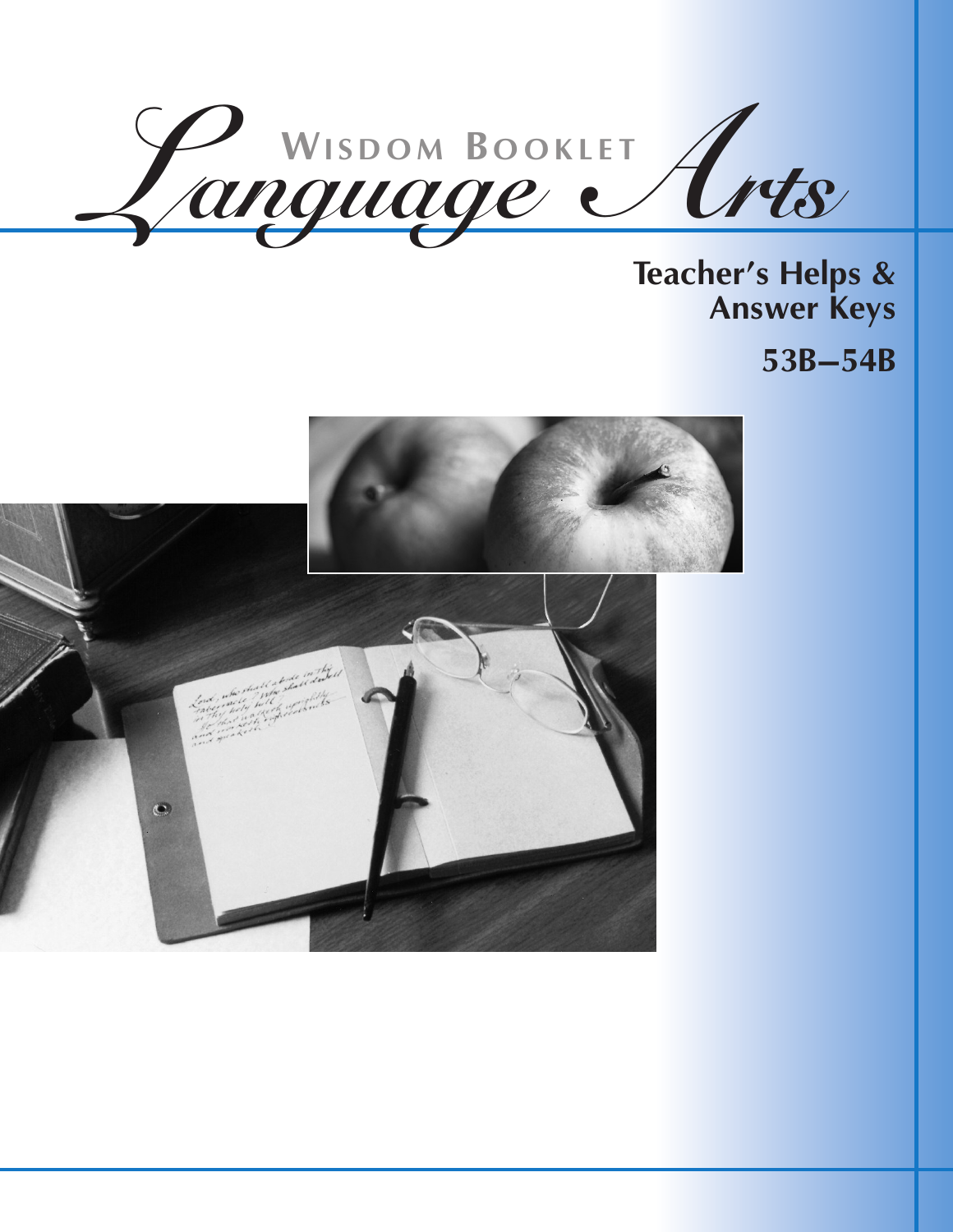## WBLA Level B 53–54

## Table of Contents

Teacher's Helps and Answer Keys for 54B . . . . . . . . . . . . . . . . . . . . . . . . . . . . . . . . . . . Page 19

The *Wisdom Booklet Language Arts* program is designed for families enrolled in the Advanced Training Institute International, which provides a variety of resources for training parents, young people, and children to be mighty in Spirit. For more information, contact:



Advanced Training Institute International Box One • Oak Brook, IL 60522-3001 630-323-2842 • www.ati.iblp.org

Copyright ©2010 Advanced Training Institute International

All rights reserved. No portion of this publication may be reproduced, stored in a retrieval system, or transmitted, in any form or by any means—electronic, mechanical, photocopying, recording, or otherwise—without prior written permission of the publisher.

Many thanks to Ray and Donna Reish for their contribution to the development of this curriculum. Cover photos courtesy of Joy Jensen.

Printed in the United States of America First Printing: 090273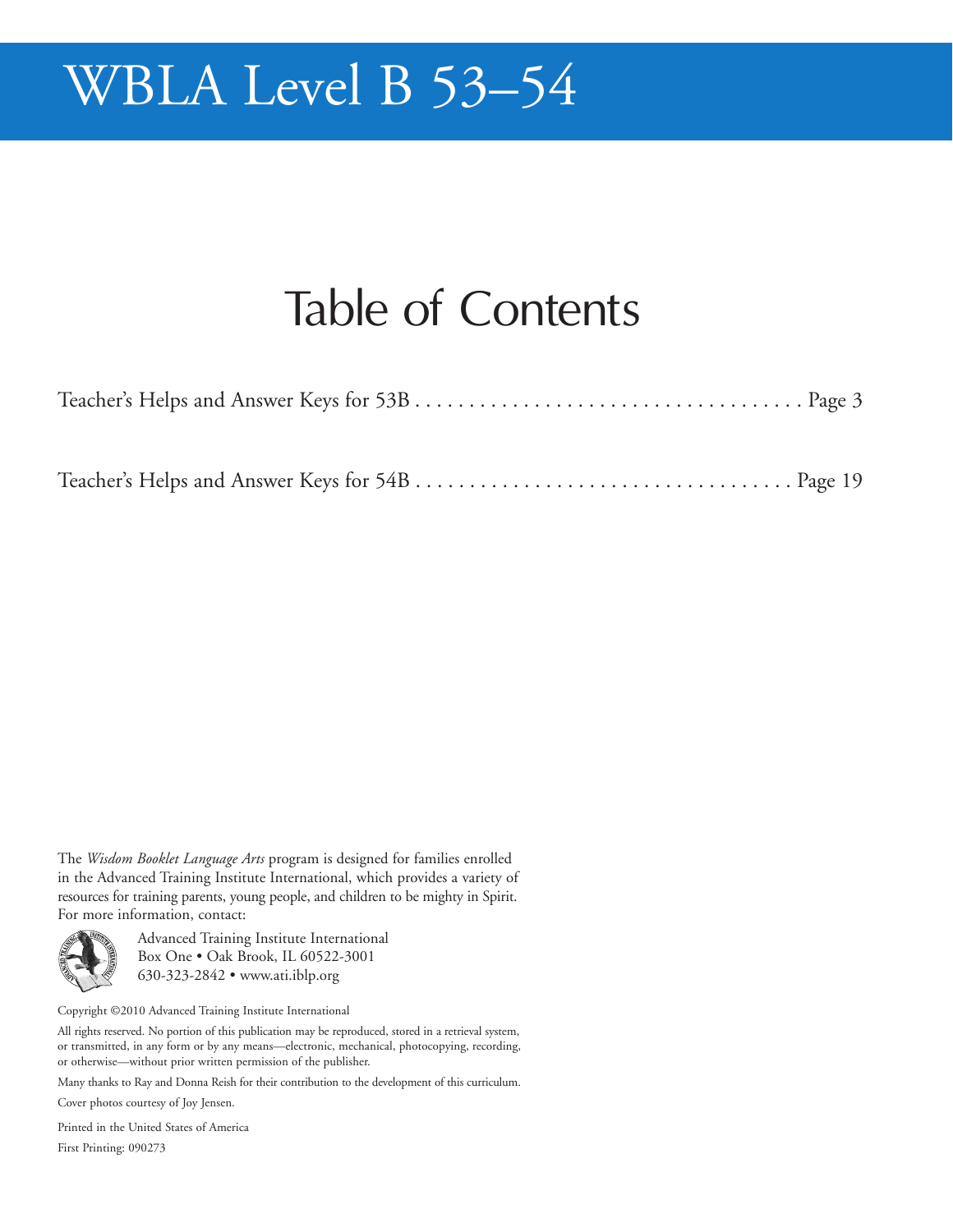### **53B Week 1 Teacher's Helps For a Five-Day Week**

#### **Day One**

#### **Vocabulary Box**

|                      | Elements for a servant's spirit that enable us to obey God's direction |                          |      |
|----------------------|------------------------------------------------------------------------|--------------------------|------|
| character            | pitfalls                                                               | test                     | will |
| purpose<br>guidebook | secret<br>disciplines                                                  | discernment<br>obedience |      |

#### **1. Copying, Vocabulary, and Comprehension BASIC LEVEL**

Jonathan rose early each day. In fact, he wrote in his journal, "Christ has recommended rising early in the morning by His rising from the grave very early." He also felt very strongly against wasting time and valued the benefit of physical labor. Although much of his day was devoted to praying and reading his Bible, he spent one hour each day in physical work. Jonathan's favorite wintertime chore was chopping wood.

#### **EXTENSION**

Sarah was the manager of the household, gardens, and fields. Sarah was known as a "most judicious and faithful [mother] of a family … managing her household affairs with diligence and discretion. While she uniformly paid a becoming deference to her husband and treated him with entire respect, she spared no pains in conforming to his inclination and rendering everything in the family agreeable and pleasant."

#### **FURTHER EXTENSION**

They had eleven children in twenty-two years. In order to have time alone with each other, Jonathan would frequently take Sarah riding with him in the late afternoon. During their rides, he passed his ideas on to her and sought her opinion. Late at night, when all the children were in bed, Sarah and Jonathan shared a devotional time together in his study.

Jonathan himself also set aside an hour each evening to be with his children. A stern preacher from the pulpit, Jonathan was cheerful and animated when engaged in conversations with his children. He took time to understand their feelings and concerns. Jonathan Edwards once wrote, "Every family ought to be a little church, consecrated to Christ and wholly influenced and governed by His rules. And family education and order are some of the chief means of grace. If these fail, all others means are likely to prove ineffectual."

—Adapted from Wisdom *Booklet 53*

#### **2. Spelling/Structural Analysis:**  Possessive Pronouns vs. Contractions

#### **BASIC LEVEL**

| <b>DIVIDENCE</b>   |                          |                 |
|--------------------|--------------------------|-----------------|
| $1.$ its           | 4. you're                | $7.$ it'll      |
| $2.$ it's          | 5. their                 | 8. we'll        |
| 3. your            | 6. they're               |                 |
| <b>EXTENSION</b>   | <b>FURTHER EXTENSION</b> | <b>Optional</b> |
| $9.$ I've          | 12. weren't              | 15. character   |
| $10. \text{ ours}$ | $13.$ hasn't             | 16. disciplines |
| $11.$ won't        | 14. would've             |                 |
|                    |                          |                 |

**TT:** To *contract* means "to squeeze or make smaller." Words that are contractions are two words "squeezed" together with one or more letters taken out and replaced with an apostrophe.

#### **Day Two**

**3. Editor Duty:** Correct Given Paragraph(s) **(Adjectives; Spelling Errors)**

#### **4. Study Skills/Prewriting:** Key Word Outline

**Paragraph One of Body** Topic of Paragraph 1 5 Sentences **Paragraph Two of Body** Topic of Paragraph 2 3 Sentences (You may use up to ten words for sentence three.) **Paragraph Three of Body** Topic of Paragraph 3 4 Sentences **EXTENSIONS: Paragraph Four of Body** Topic of Paragraph 4 6 Sentences (You may use up to eight words for sentence four.)

#### **Day Three**

- **5. Grammar/Structural Analysis:** Passed vs. Past
- **6. Composition/Creative Writing:** Write a Rough Draft From a Key Word Outline

#### **Day Four**

- **7. Grammar:** Nouns
- **8. Composition:** Edit and Revise

#### **Day Five**

- **9. Spelling:** Spelling Test
- **10. Dictation:** Dictation Quiz
- **11. Composition:** Final Copy Informative Essay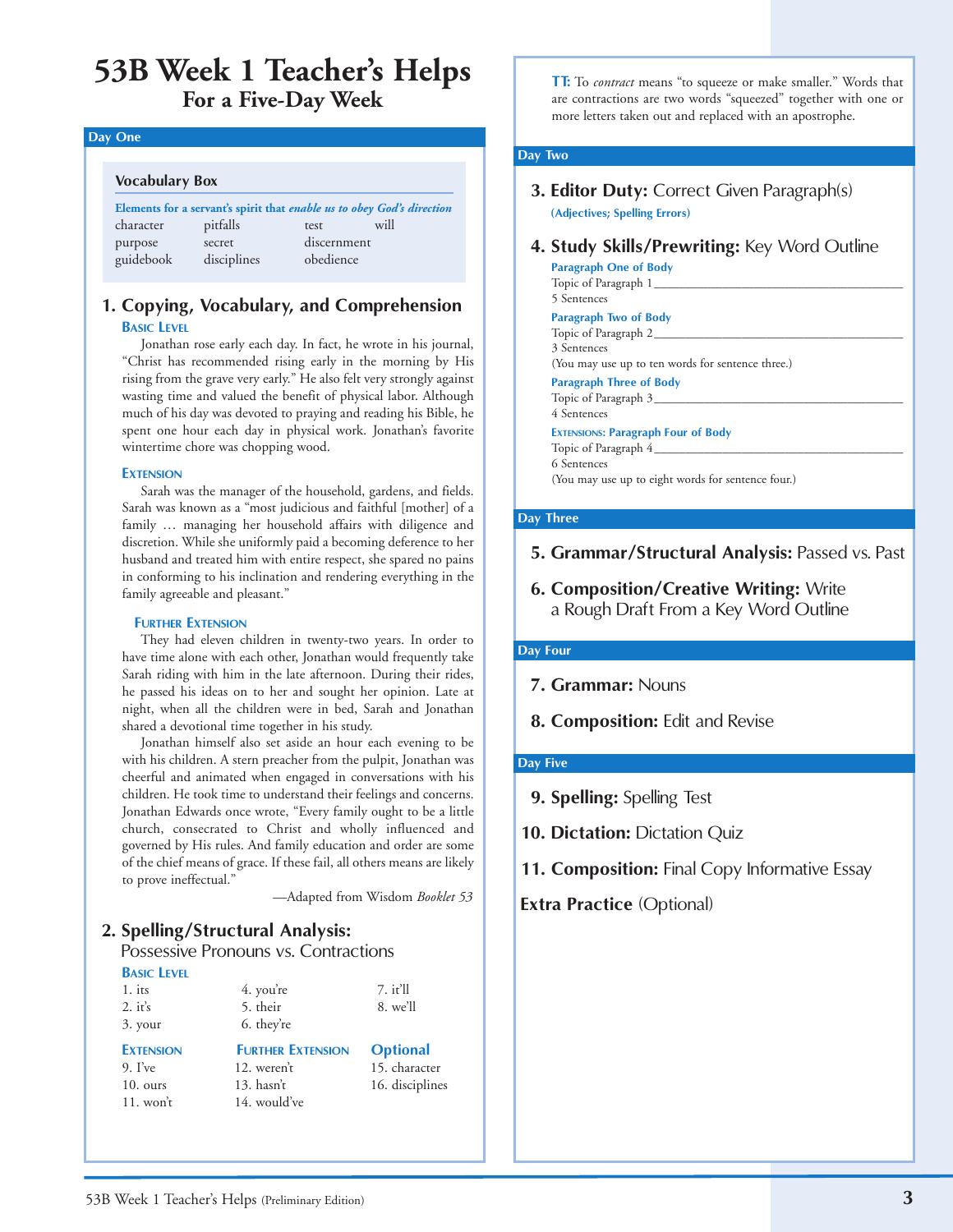## **53B Week 1 Teacher's Helps**

**For a Four-Day Week**

#### **Day One**

#### **Vocabulary Box**

|           |             |             | Elements for a servant's spirit that enable us to obey God's direction |
|-----------|-------------|-------------|------------------------------------------------------------------------|
| character | pitfalls    | test        | will                                                                   |
| purpose   | secret      | discernment |                                                                        |
| guidebook | disciplines | obedience   |                                                                        |

#### **1. Copying, Vocabulary, and Comprehension BASIC LEVEL**

Jonathan rose early each day. In fact, he wrote in his journal, "Christ has recommended rising early in the morning by His rising from the grave very early." He also felt very strongly against wasting time and valued the benefit of physical labor. Although much of his day was devoted to praying and reading his Bible, he spent one hour each day in physical work. Jonathan's favorite wintertime chore was chopping wood.

#### **EXTENSION**

Sarah was the manager of the household, gardens, and fields. Sarah was known as a "most judicious and faithful [mother] of a family … managing her household affairs with diligence and discretion. While she uniformly paid a becoming deference to her husband and treated him with entire respect, she spared no pains in conforming to his inclination and rendering everything in the family agreeable and pleasant."

#### **FURTHER EXTENSION**

They had eleven children in twenty-two years. In order to have time alone with each other, Jonathan would frequently take Sarah riding with him in the late afternoon. During their rides, he passed his ideas on to her and sought her opinion. Late at night, when all the children were in bed, Sarah and Jonathan shared a devotional time together in his study.

Jonathan himself also set aside an hour each evening to be with his children. A stern preacher from the pulpit, Jonathan was cheerful and animated when engaged in conversations with his children. He took time to understand their feelings and concerns. Jonathan Edwards once wrote, "Every family ought to be a little church, consecrated to Christ and wholly influenced and governed by His rules. And family education and order are some of the chief means of grace. If these fail, all others means are likely to prove ineffectual."

—Adapted from Wisdom *Booklet 53*

### **2. Spelling/Structural Analysis:**

#### Possessive Pronouns vs. Contractions

| <b>BASIC LEVEL</b> |                          |                 |
|--------------------|--------------------------|-----------------|
| $1.$ its           | 4. you're                | $7.$ it'll      |
| $2.$ it's          | 5. their                 | 8. we'll        |
| 3. your            | 6. they're               |                 |
| <b>EXTENSION</b>   | <b>FURTHER EXTENSION</b> | <b>Optional</b> |
| $9.$ I've          | 12. weren't              | 15. character   |
|                    |                          |                 |
| $10. \text{ ours}$ | $13.$ hasn't             | 16. disciplines |

**TT:** To *contract* means "to squeeze or make smaller." Words that are contractions are two words "squeezed" together with one or more letters taken out and replaced with an apostrophe.

#### **3. Editor Duty:** Correct Given Paragraph(s) **(Adjectives; Spelling Errors)**

#### **Day Two**

#### **4. Study Skills/Prewriting:** Key Word Outline

**Paragraph One of Body** Topic of Paragraph 1 5 Sentences **Paragraph Two of Body** Topic of Paragraph 2\_ 3 Sentences (You may use up to ten words for sentence three.) **Paragraph Three of Body** Topic of Paragraph 3 4 Sentences **EXTENSIONS: Paragraph Four of Body** Topic of Paragraph 4 6 Sentences (You may use up to eight words for sentence four.)

- **5. Grammar/Structural Analysis:** Passed vs. Past
- **6. Composition/Creative Writing:** Write a Rough Draft From a Key Word Outline

#### **Day Three**

- **7. Grammar:** Nouns
- **8. Composition:** Edit and Revise

#### **Day Four**

- **9. Spelling:** Spelling Test
- **10. Dictation:** Dictation Quiz
- **11. Composition:** Final Copy Informative Essay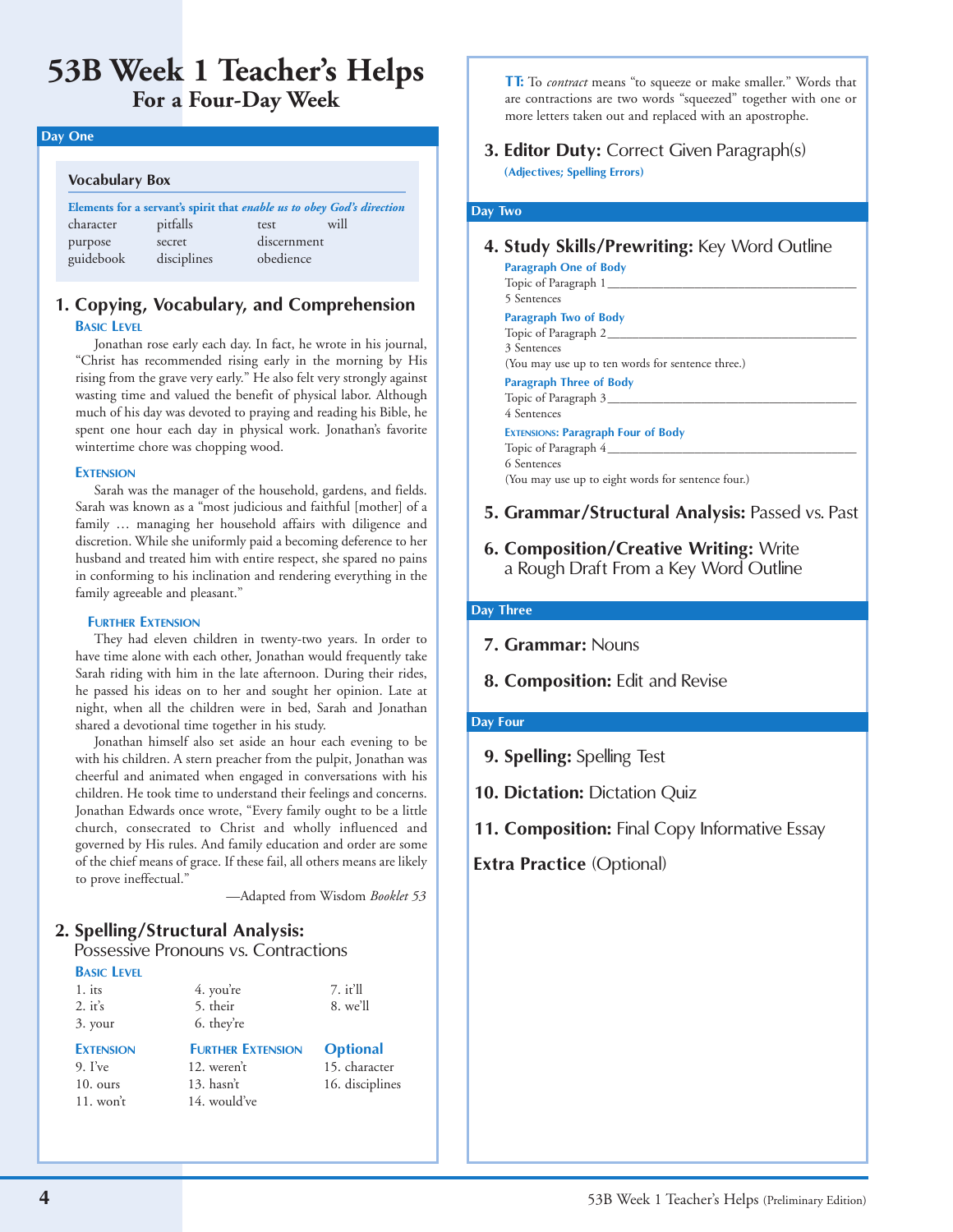# 53B Week 1 Answer Keys

#### ❑ **3. Complete the following steps:**

- **1.** In the paragraphs provided, make corrections at the level directed by your teacher. **BASIC LEVEL:** Correct only the first paragraph. **EXTENSION:** Correct the first and second paragraphs. **FURTHER EXTENSION:** Correct all three paragraphs.
- **2.** In the first two paragraphs, highlight twelve of the adjectives. Hint: Watch for predicate adjectives following BHL verbs.
- **3.** In the second paragraph, highlight with another color the three words or phrases that indicate a series of events taking place.
- **4. EXTENSIONS:** In the third paragraph, underline all of the spelling errors, and write the correct spellings of the words above them, if you have not already done so.

In 1734, the Great Awakening began in Jonathan Edwar<u>ds'</u> church in Northampton. Three hundred people claimed to be converted during a <mark>six-month</mark> period. Yet just as quickly as the revival began, it fade<mark>d</mark> away. Many <mark>who</mark> had expressed an <mark>interest</mark> in spiritual matters returned to their old vices. Opposition to Jonathan and his ministry also began to build. Jonathan became **discouraged**, and the normally calm and encouraging Sarah became **irritable**, **finicky** and **picky**.

Opposition to Jonathan continued to build, **and** Sarah had difficulty coping with it. She **had always been well** liked , had never had enemies, and did not know how to respond to the opposition she encountered on the streets and while shopping. Jonathan on the other hand, had always had **plenty** of foes. Opposition was nothing **new** to him, and he often hid in his study and avoided the daily situations that Sarah encountered<u>.</u>

Jonathan was often called away from home to hold evangelistic services in other **N**ew England churches. It was during one of these trips that he delivered his **famus** sermon entitled **"**Sinners in the **H**ands of an Angry God.**"** Sarah **strugled** with her husband's being away from home, yet she knew she could not ask him to stay in Northampton. She could see that God was **useing** Him wherever he went. **(Spelling corrections: famous, struggled, using)**

#### ❑ **5c. Complete the following steps:**

- **1.** On the lines provided, write ten sentences using the word *past* or *pass*.
- **2.** On the lines following the sentences, write one of the
- following:
	- a. **V** if the word you highlighted is a verb
	- b. **D** if the word you highlighted is a describer

#### **Answers will vary.**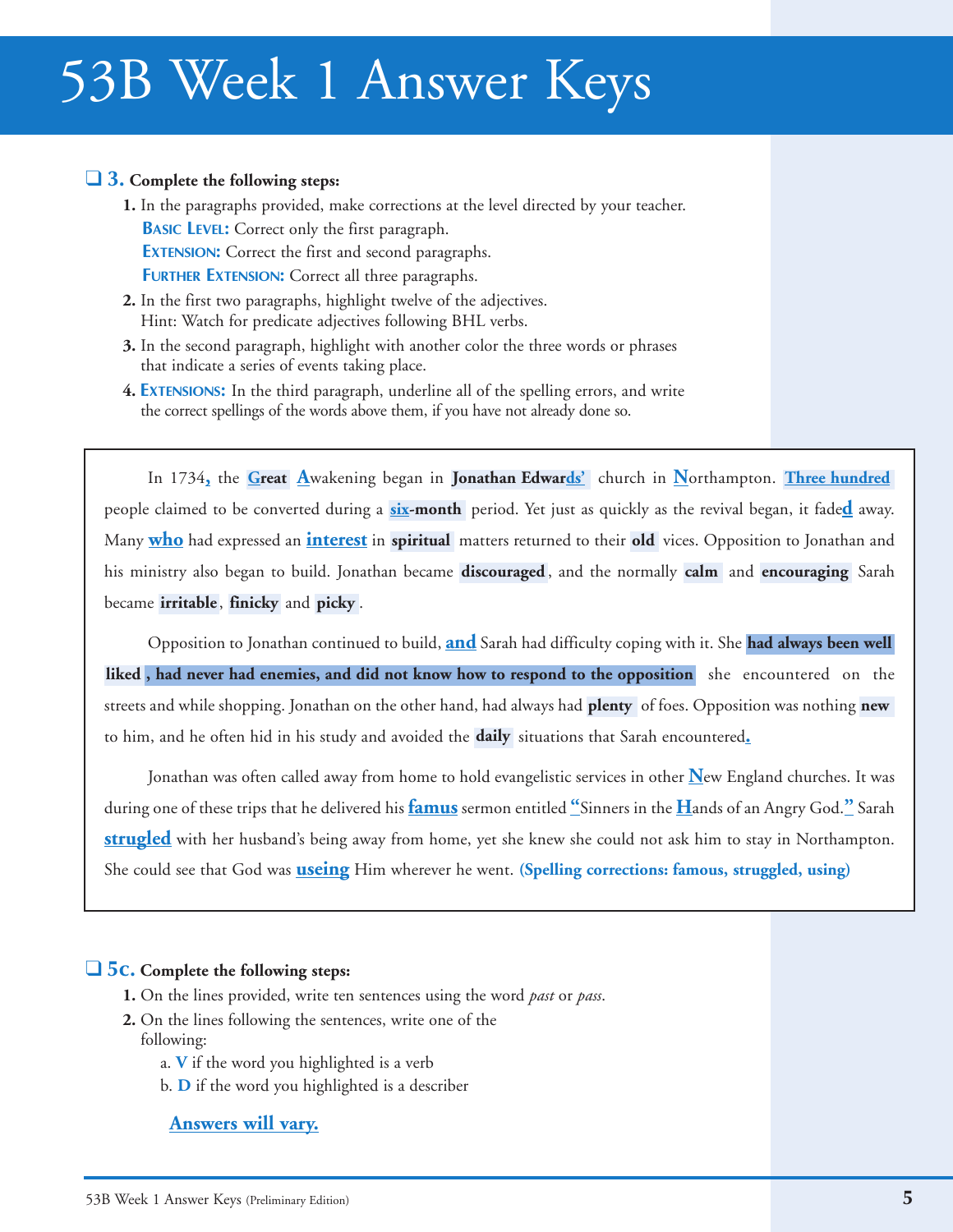#### ❑ **7b. In the sentences provided, highlight the nouns (both proper and common ones).**

Note: Do not highlight the pronouns—words that take the place of a noun, such as *him*, *her*, *they*, *them*, etc.

Note: Most sentences have more than one noun.

Note: Do not highlight nouns used as other parts of speech.

- 1. During Jonathan's **absence**, other **men** came to preach at the **church** in . **Northhampton**
- 2. Although **Sarah** wanted revival to return to Jonathan's church, she feared that the guest **speakers** might be better **speakers** than her **husband** and cause the opposition toward Jonathan to grow.
- 3. Before leaving on one of his many trips , Jonathan reproved Sarah and instructed her not to be so negative about the visiting **preachers**.
- 4. On one **occasion**, the guest **preacher** was exceptionally good, and **revival** did break out while Jonathan was gone.
- 5. Before long, **Sarah** found herself actually able to rejoice and thank the Lord that such great results had come from the **preaching** of the guest evangelist.
- 6. Jonathan had tried very hard to keep his preaching in Northhampton free of emotional excess , and Sarah had greatly valued his efforts to do so.
- 7. Although **Sarah** and **Jonathan** were not reckless **spenders** , **Sarah** had been raised in a wealthy **home** and was accustomed to dressing well and furnishing her **home** in taste.
- 8. The **townspeople** disapproved and felt a great **uneasiness** about how the family handled their money.
- 9. Other were upset with Jonathan because he would not allow non-committed **people** to join the church.
- 10. The Edwards realized that great difficulties would come, but they were committed to doing what was right, even if it meant being dismissed from the **Church**.
- 11. Most of his life, Jonathan struggled with headaches, colitis, and moodiness.
- 12. The townspeople began to shun the Edwards family in public.
- 13. Church **attendance** dropped to only a fraction of what it had been.
- 14. Within a short **time**, **Jonathan** was unemployed.
- 15. The citizens of Northhampton had rejected the greatest theologian America had yet known.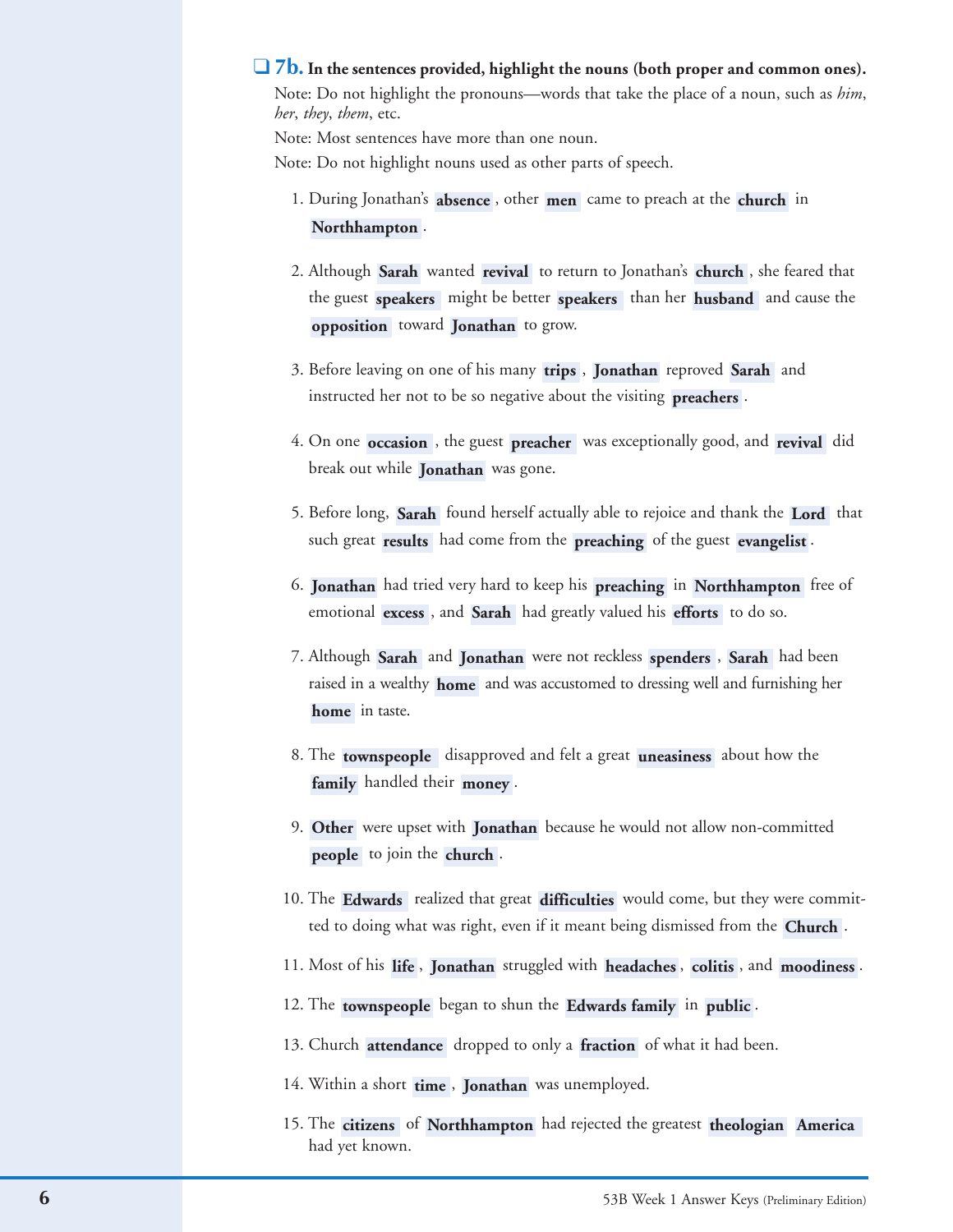### **53B Week 2 Teacher's Helps For a Five-Day Week**

#### **Day One**

#### **Vocabulary Box**

|           | Elements for a servant's spirit that enable us to obey God's direction |             |      |
|-----------|------------------------------------------------------------------------|-------------|------|
| character | pitfalls                                                               | test        | will |
| purpose   | secret                                                                 | discernment |      |
| guidebook | disciplines                                                            | obedience   |      |

#### **1. Copying, Vocabulary, and Comprehension BASIC LEVEL**

When the wedding was only two weeks away, Hudson found himself without any money. He and a fellow missionary had been providing breakfasts every morning for sixty to eighty Chinese people. Thoughtfully, Hudson asked Maria if she wished to reconsider marriage, writing, "I cannot hold you to your promise, if you would rather draw back. You see how difficult our life may be at times."

#### **EXTENSION**

Maria wrote back, "Don't forget that I was an orphan in a faraway land. God has been my Father all these years. Do you think I shall be afraid to trust Him now?"

Two weeks later, they were married. Maria wore a silk gown, and Hudson wore a plain cotton robe. Six weeks later, Hudson wrote of his marriage to Maria, "Oh, to be married to the one you do love, and love most tenderly and devotedly, that is bliss beyond the power of words to express or imagination to conceive."

#### **FURTHER EXTENSION**

In 1860, two years after they were married, Hudson, Maria, and their one-year-old daughter returned to England because of his poor health. During their stay, Hudson finished medical school, revised the Ningpo New Testament, recruited more missionaries for China, and founded the China In land Mission.

—Adapted from *Wisdom Booklet 53*

#### **2. Spelling/Structural Analysis:** Irregular Plurals With New Spellings (Examples: women, children)

#### **BASIC LEVEL**

- 1. child/ children 4. crisis/ crises 7. die/ dice 2. louse/ lice 5. larva/ larvae 8. fungus/ fungi
	-
- 3. foot/ feet 6. cactus/ cacti
- **EXTENSION FURTHER EXTENSION**
- 
- 9. bacterium/ bacteria 13. ox/ oxen 10. millennium/ millennia 14. leaf/ leaves
- 
- 11. wife/ wives 15. phenomenon/ phenomena 12. person/ people 16. vertebra/ vertebrae
- **OPTIONAL**
- 17. discernment 19. guidebook 18. obedience 20. pitfalls
- **TT:** Sometimes plurals are made by changing the word entirely (e.g., *child*—*children*).

#### **Day Two**

- **3. Editor Duty:** Correct Given Paragraph(s) **(Quotation Marks)**
- **4. Study Skills/Prewriting:** Key Word Outline

| <b>Paragraph One of Body</b>                      |
|---------------------------------------------------|
| Topic of Paragraph 1                              |
| 4 Sentences                                       |
| Paragraph Two of Body                             |
| Topic of Paragraph 2                              |
| 3 Sentence                                        |
| <b>Paragraph Three of Body</b>                    |
| Topic of Paragraph 3                              |
| 3 Sentences                                       |
| (You may add up to ten words for sentence three.) |
| <b>Paragraph Four of Body</b>                     |
| Topic of Paragraph 4                              |
| 2 Sentences                                       |
| (You may add up to ten words for sentence two.)   |

#### **Day Three**

- **5. Punctuation: Punctuating Quotations**
- **6. Composition/Creative Writing:** Write a Rough Draft From a Key Word Outline

#### **Day Four**

- **7. Sentence Structure:**  Paragraph Formation in Dialogue
- **8. Composition:** Edit and Revise

#### **Day Five**

- **9. Spelling:** Spelling Test
- **10. Dictation:** Dictation Quiz
- **11. Composition:** Final Copy Informative Essay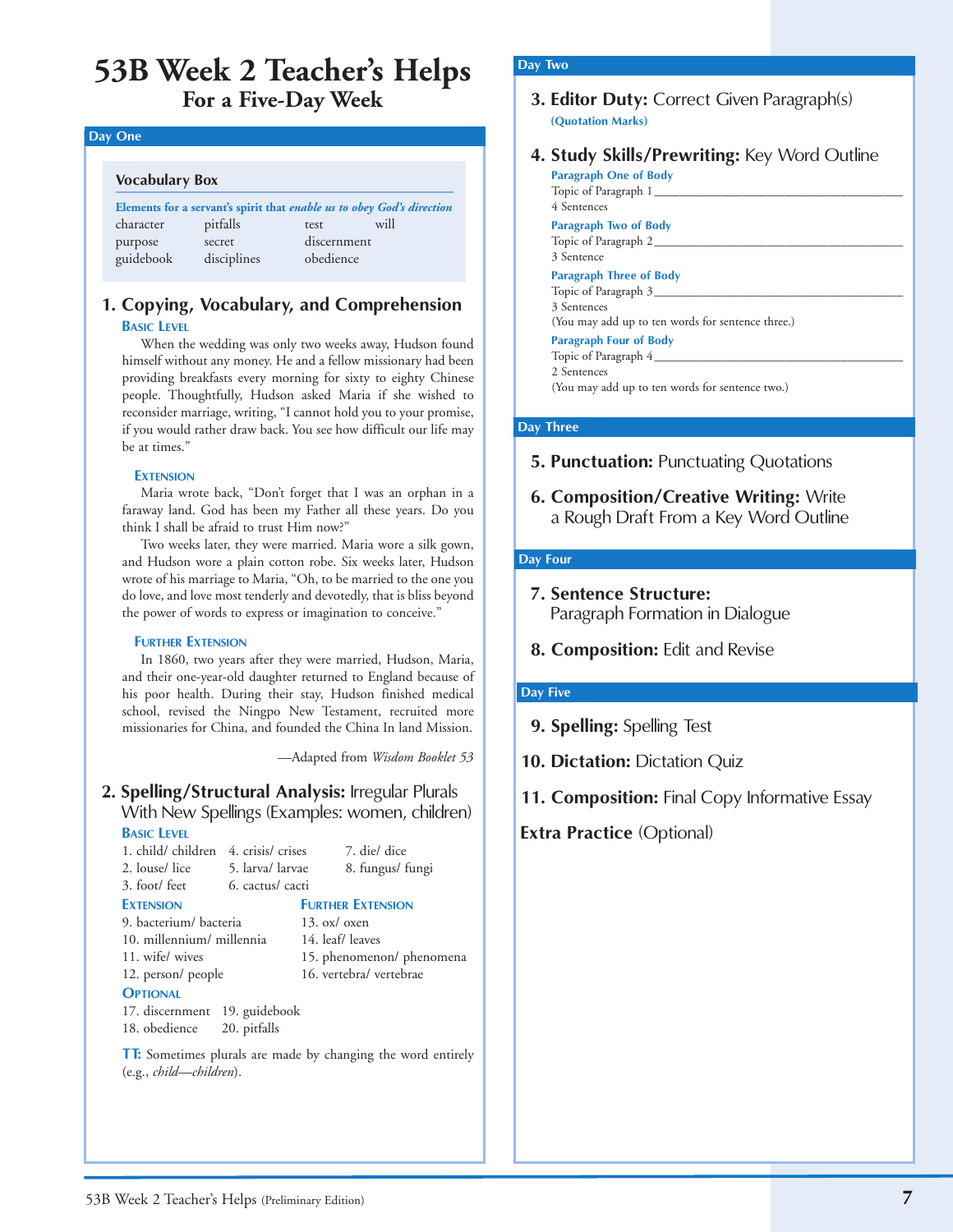## **53B Week 2 Teacher's Helps**

**For a Four-Day Week**

#### **Day One**

#### **Vocabulary Box**

|           | Elements for a servant's spirit that enable us to obey God's direction |             |      |
|-----------|------------------------------------------------------------------------|-------------|------|
| character | pitfalls                                                               | test        | will |
| purpose   | secret                                                                 | discernment |      |
| guidebook | disciplines                                                            | obedience   |      |

#### **1. Copying, Vocabulary, and Comprehension BASIC LEVEL**

When the wedding was only two weeks away, Hudson found himself without any money. He and a fellow missionary had been providing breakfasts every morning for sixty to eighty Chinese people. Thoughtfully, Hudson asked Maria if she wished to reconsider marriage, writing, "I cannot hold you to your promise, if you would rather draw back. You see how difficult our life may be at times."

#### **EXTENSION**

Maria wrote back, "Don't forget that I was an orphan in a faraway land. God has been my Father all these years. Do you think I shall be afraid to trust Him now?"

Two weeks later, they were married. Maria wore a silk gown, and Hudson wore a plain cotton robe. Six weeks later, Hudson wrote of his marriage to Maria, "Oh, to be married to the one you do love, and love most tenderly and devotedly, that is bliss beyond the power of words to express or imagination to conceive."

#### **FURTHER EXTENSION**

In 1860, two years after they were married, Hudson, Maria, and their one-year-old daughter returned to England because of his poor health. During their stay, Hudson finished medical school, revised the Ningpo New Testament, recruited more missionaries for China, and founded the China In land Mission.

—Adapted from *Wisdom Booklet 53*

### **2. Spelling/Structural Analysis:** Irregular Plurals With New Spellings (Examples: women, children)

#### **BASIC LEVEL**

3. foot/ feet 6. cactus/ cacti

1. child/ children 4. crisis/ crises 7. die/ dice 2. louse/ lice 5. larva/ larvae 8. fungus/ fungi

**EXTENSION FURTHER EXTENSION** 9. bacterium/ bacteria 13. ox/ oxen

- 10. millennium/ millennia 14. leaf/ leaves
- 11. wife/ wives 15. phenomenon/ phenomena

12. person/ people 16. vertebra/ vertebrae

#### **OPTIONAL**

17. discernment 19. guidebook 18. obedience 20. pitfalls

**TT:** Sometimes plurals are made by changing the word entirely (e.g., *child*—*children*).

**3. Editor Duty:** Correct Given Paragraph(s) **(Quotation Marks)**

#### **Day Two**

**4. Study Skills/Prewriting:** Key Word Outline

**Paragraph One of Body** Topic of Paragraph 1 4 Sentences **Paragraph Two of Body** Topic of Paragraph 2 3 Sentence **Paragraph Three of Body** Topic of Paragraph 3 3 Sentences (You may add up to ten words for sentence three.) **Paragraph Four of Body** Topic of Paragraph 4

2 Sentences (You may add up to ten words for sentence two.)

- **5. Punctuation:** Punctuating Quotations
- **6. Composition/Creative Writing:** Write a Rough Draft From a Key Word Outline

#### **Day Three**

- **7. Sentence Structure:**  Paragraph Formation in Dialogue
- **8. Composition:** Edit and Revise

#### **Day Four**

- **9. Spelling:** Spelling Test
- **10. Dictation:** Dictation Quiz
- **11. Composition:** Final Copy Informative Essay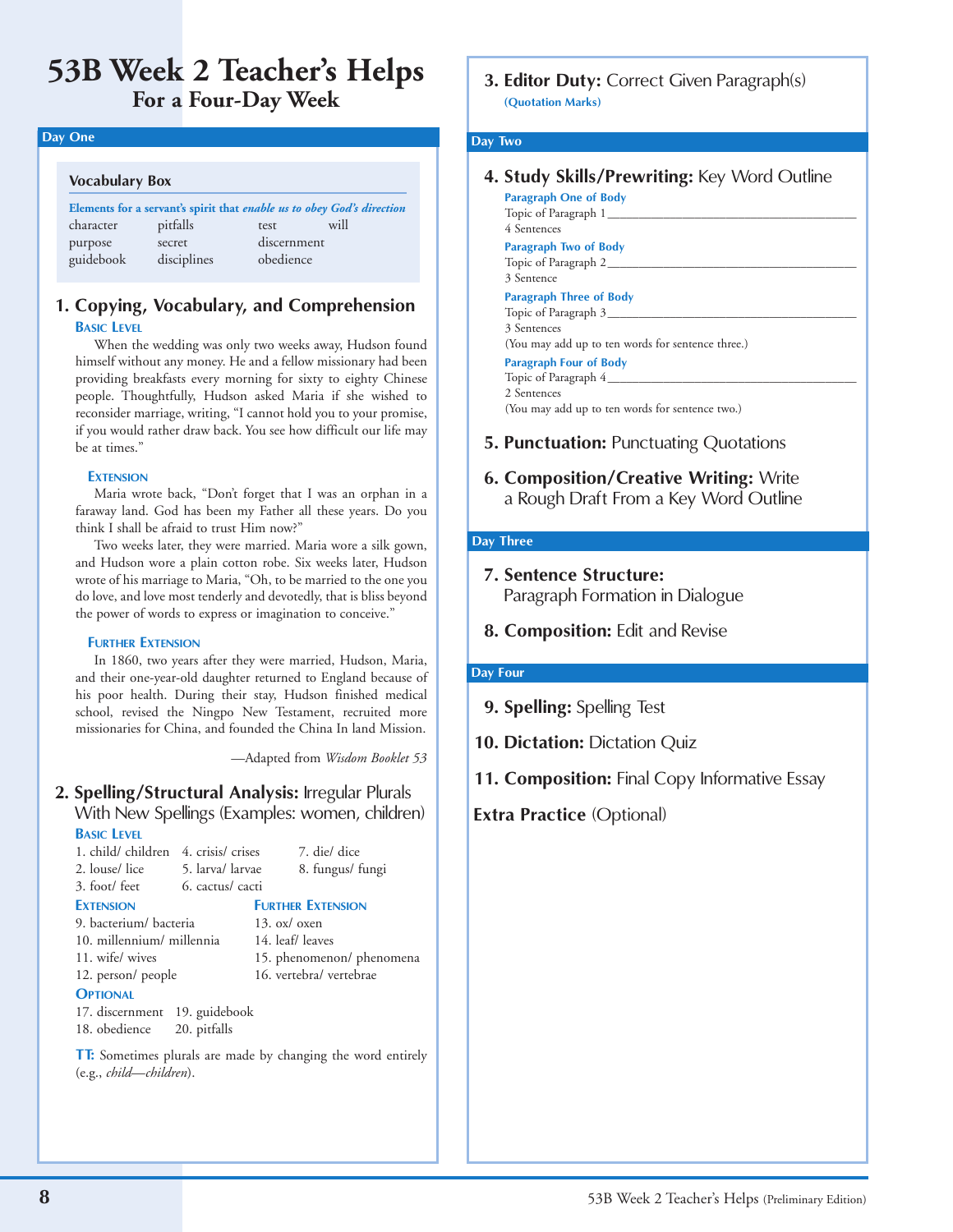## 53B Week 2 Answer Keys

#### ❑ **2b. Write the plural forms of the words provided. If you are unsure of any, look them up in the dictionary.**

|                   | 1. tooth teeth<br>the company of the company | 6. goose <u>geese</u> |        |  |
|-------------------|----------------------------------------------|-----------------------|--------|--|
| 2. booth $\qquad$ | booths                                       | 7. moose <b>moose</b> |        |  |
|                   | 3. child children                            | 8. woman <b>women</b> |        |  |
| 4. house $\qquad$ | houses                                       | $9.$ fish             | fish   |  |
| 5. mouse          | mice                                         | $10.$ wish            | wishes |  |

**Teacher Tip:** There are other infrequently suffixes added to them

### **Teacher Tip:**

made by changing the *child*—*children*).

### ❑ **3. Complete the following steps:**

- **1.** In the paragraphs provided, make corrections at the level directed by your teacher. **BASIC LEVEL:** Correct only the first paragraph. **EXTENSION:** Correct the first and second paragraphs. **FURTHER EXTENSION:** Correct all three paragraphs.
- **2.** In the passage, highlight the quotation marks and correct any errors.

John Bunyan had exalted the position of <u>**a**</u> wife. He had taught that a wife "is to be subject to her husband, but not to be her husband's slave: she is his yoke-fellow, his flesh and bones … The husband, if his wife is a believer**,** should so love her that <mark>their life</mark> together may preach the marriage of Christ to his Church." Not only had John given this teaching about marriage, but he had practiced it in his **home** as well.

Elizabeth**'s** determination, gracious spirit**,** and tenderness had been a tower of strength for her husband while he was in prison. In his marriage to Elizabeth, John had found a strength and consistent support that he had never **known** before.

Before John met Elizabeth, he had preached "against man's sins and their fearful state because of them." After they were married, however, he greatly altered his preaching because, as he explained, "the Lord came in upon my own soul with some staid peace and comfort through Christ, for **H**e did give me many sweet discoveries of His blessed grace.**"**

#### ❑ **5d. In the sentences provided, complete the following steps:**

- **1.** Highlight the following in each sentence:
	- a. The beginning quotation mark
	- b. The ending quotation mark
	- c. All commas and periods
- **2.** With a different color, highlight the speech tags—the words that tell who is speaking.
- **3.** Discuss with your teacher why the quotation marks and the commas and periods are placed where they are.

**Teacher Tip:** Do not wrong in the ED's in which your student put in or omitted questionable commas. Comma usage is highly subjecthe author did not and vice versa.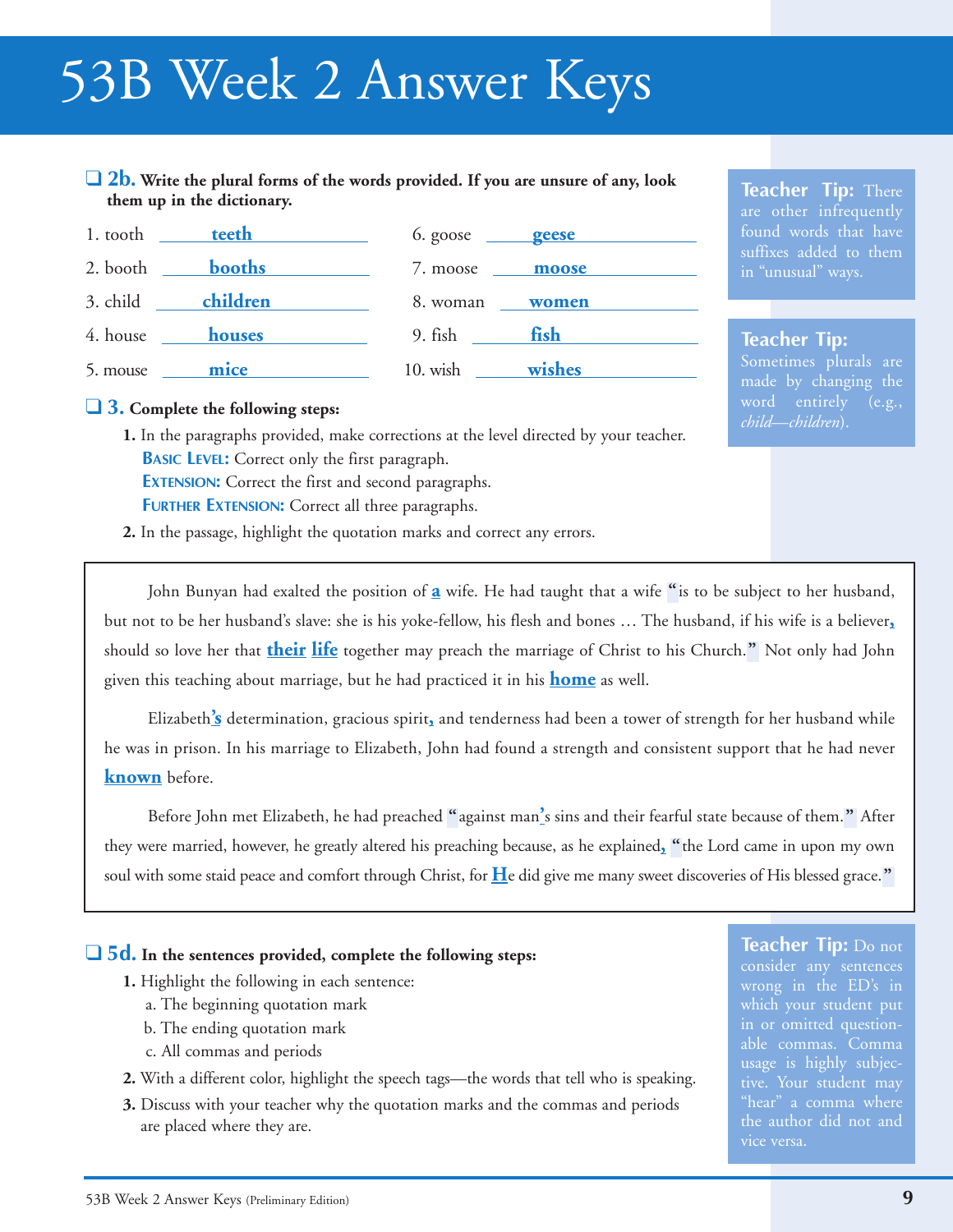**Example:** We should not be angry **" , " said Mother .**

- 1. She said, "I never felt such an entire emptiness of self-love, or any regard to any private selfish interests of my own **. "**
- 2. "I felt that the opinions of the world concerning me were nothing, " **she continued .**
- 3. He said , "Everything she did was now for the glory of God, not the admiration of man **. "**
- **4. John said** , "While I was still suffering under the weakness, my wife took a fever **. "**
- 5. The last eight days she has been so exhausted that she can with difficulty sit up in **"** bed **, " he went on .**
- **6.** After Idelette's death**, John said , "** I do what I can to keep myself from being overwhelmed with grief **. "**
- **7. He said , "** her pangs were fierce and strong upon her, even as if she would immediately have fallen in labor **. "**
- 8. He continued, "At this time, I saw more in those words heirs of God than ever I shall be able to express while I live in this world **. "**
- 9. **Maria said , "**I had a sort of hope that it might be from Mr. Taylor,but I could not think that it was **. "**
- 10. The missionary said, "If he were not in the habit of casting his burdens upon the Lord,I quite believe that what he has passed through he would have sunk under**. "**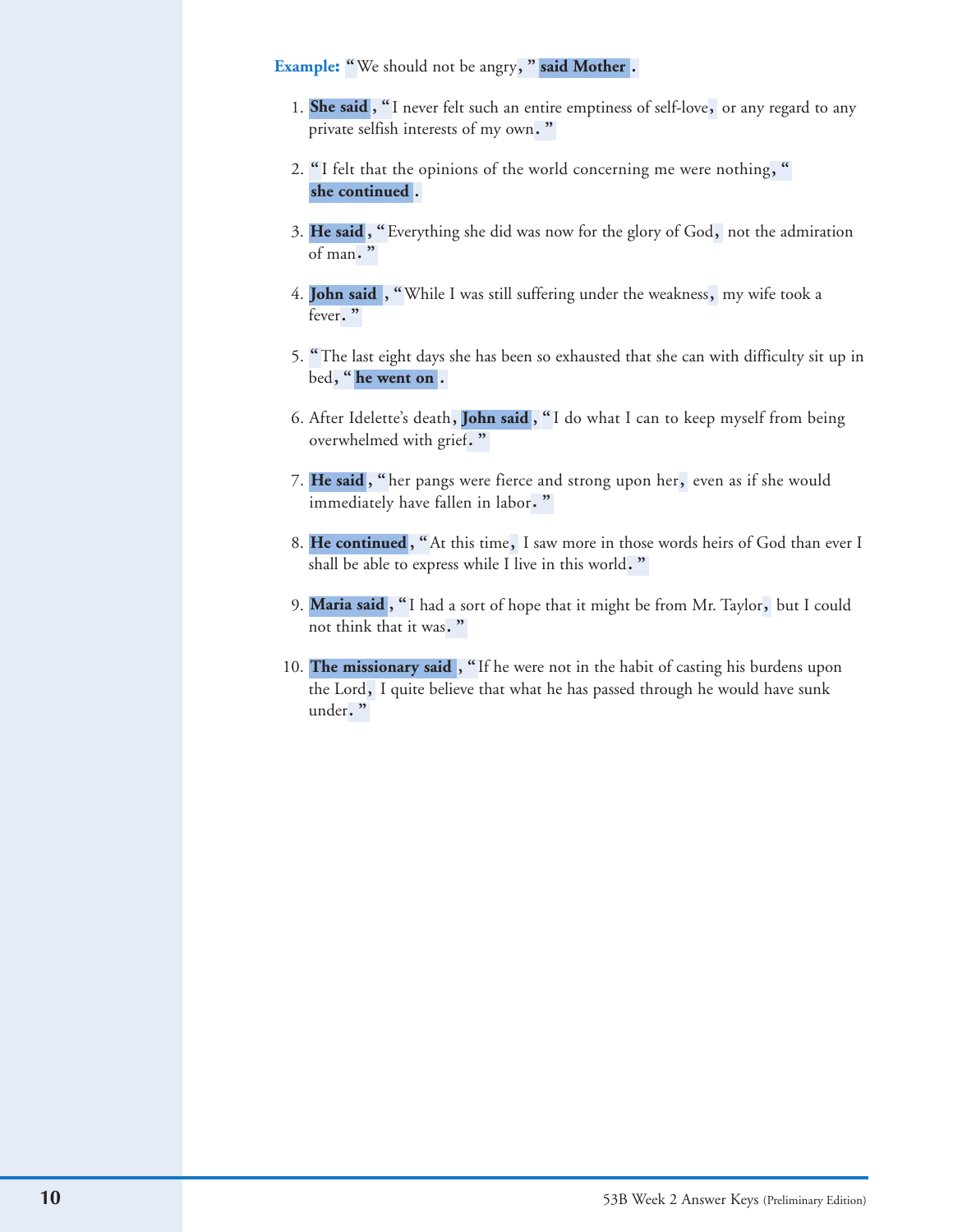### **53B Week 3 Teacher's Helps For a Five-Day Week**

#### **Day One**

#### **Vocabulary Box**

|           | Elements for a servant's spirit that enable us to obey God's direction |             |      |
|-----------|------------------------------------------------------------------------|-------------|------|
| character | pitfalls                                                               | test        | will |
| purpose   | secret                                                                 | discernment |      |
| guidebook | disciplines                                                            | obedience   |      |

#### **1. Copying, Vocabulary, and Comprehension BASIC LEVEL**

Unbelievably powerful forces beat upon the Golden Gate Bridge. In fact, waters from as far away as Mount Shasta and the Sierra Nevada Mountains eventually wind their way to San Francisco Bay. The pressure of the water that beats against the foundations of the Golden Gate Bridge is maximized as it passes through the narrow passage of the Golden Gate. The Golden Gate, a deep channel, ranges from 43 to 313 feet deep and runs about five miles long. Its undulating bottom creates treacherous currents that pound against the bridge's foundation.

#### **EXTENSION**

The steep hills around San Francisco also funnel the constant winds of the Pacific Ocean into the Golden Gate's constricted gap, creating gales of tremendous force. At the same time that winds beat against the superstructure of the bridge and wild currents pound against its foundation, ocean waves from as far away as Antarctica create ocean swells with incredible power.

#### **FURTHER EXTENSION**

Though twisting currents beat against its foundation, though strong winds blow with hurricane force against its superstructure, and though earthquakes shake its twin towers and stretch the steel cables that hold the bridge in place, the Golden Gate Bridge, completed in 1937, continues to stand firm.

*—*Adapted from *Wisdom Booklet 53*

**2. Spelling:** *<sup>I</sup>* Before *e,* Except After *c,* Unless It Says *ay* (Examples: yield, receive, vein, weight)

#### **BASIC LEVEL** 1. eight 4. deceit 7. neigh 2. belief 5. feign 8. achieve 3. receive 6. ceiling **EXTENSION FURTHER EXTENSION OPTIONAL** 9. receipt 13. heinous 17. purpose 10. relief 14. deign 18. secret<br>
11 deceive 15 field 19 test 15. field 19. test<br>16. diesel 20. will 12. weight 16. diesel

**TT:** The *ie* and *ei* combinations confuse students more often than any other spelling combinations. Teach your student to look at this rule in three parts: (1) *"I* before *e"* means that in most instances in which the *ie* or *ei* combination is used to say the long *e* sound*, ie* is the spelling order (e.g., *believe*); (2) "except after *c*" means that whenever *c* precedes the combination, *ei* is the spelling order (e.g., *receive*); (3) "unless it says *ay* as in *neighbor* and *weigh*" means that when the *ie* or *ei* combination is used to say the long *a* sound, *ei* is the spelling order (e.g., *vein, weigh*).

#### **Day Two**

- **3. Editor Duty:** Correct Given Paragraph(s) **(Nouns; Spelling Errors)**
- **4. Study Skills/Prewriting:** Outline Original Paragraphs for Dialogue Essay

**Paragraph One of Body** Topic of Paragraph 1 4 Sentences **Paragraph Two of Body** Topic of Paragraph 2 4 Sentences **Paragraph Three of Body** Topic of Paragraph 3 4 Sentences **Paragraph Four of Body** Topic of Paragraph 4 4 Sentences **Paragraph Five of Body** Topic of Paragraph 5\_ 4 Sentences **Paragraph Six of Body** Topic of Paragraph 6\_ 4 Sentences

**Paragraph Seven of Body** Topic of Paragraph 7\_ 4 Sentences

**Paragraph Eight of Body** Topic of Paragraph 8 4 Sentences

**EXTENSIONS: Paragraph Nine of Body** Topic of Paragraph 9\_ 4 Sentences

**EXTENSIONS: Paragraph Ten of Body** Topic of Paragraph  $10$ 4 Sentences

**FURTHER EXTENSION: Paragraph Eleven of Body** Topic of Paragraph  $11$ 4 Sentences

**FURTHER EXTENSION: Paragraph Twelve of Body** Topic of Paragraph 12 4 Sentences

#### **Day Three**

- **5. Punctuation:** Colons
- **6. Composition/Creative Writing:** Write an Original Dialogue Essay (Rough Draft of Body)

#### **Day Four**

**7. Grammar:** Appositives

#### **Day Five**

- **8. Spelling:** Spelling Test
- **9. Dictation: Dictation Quiz**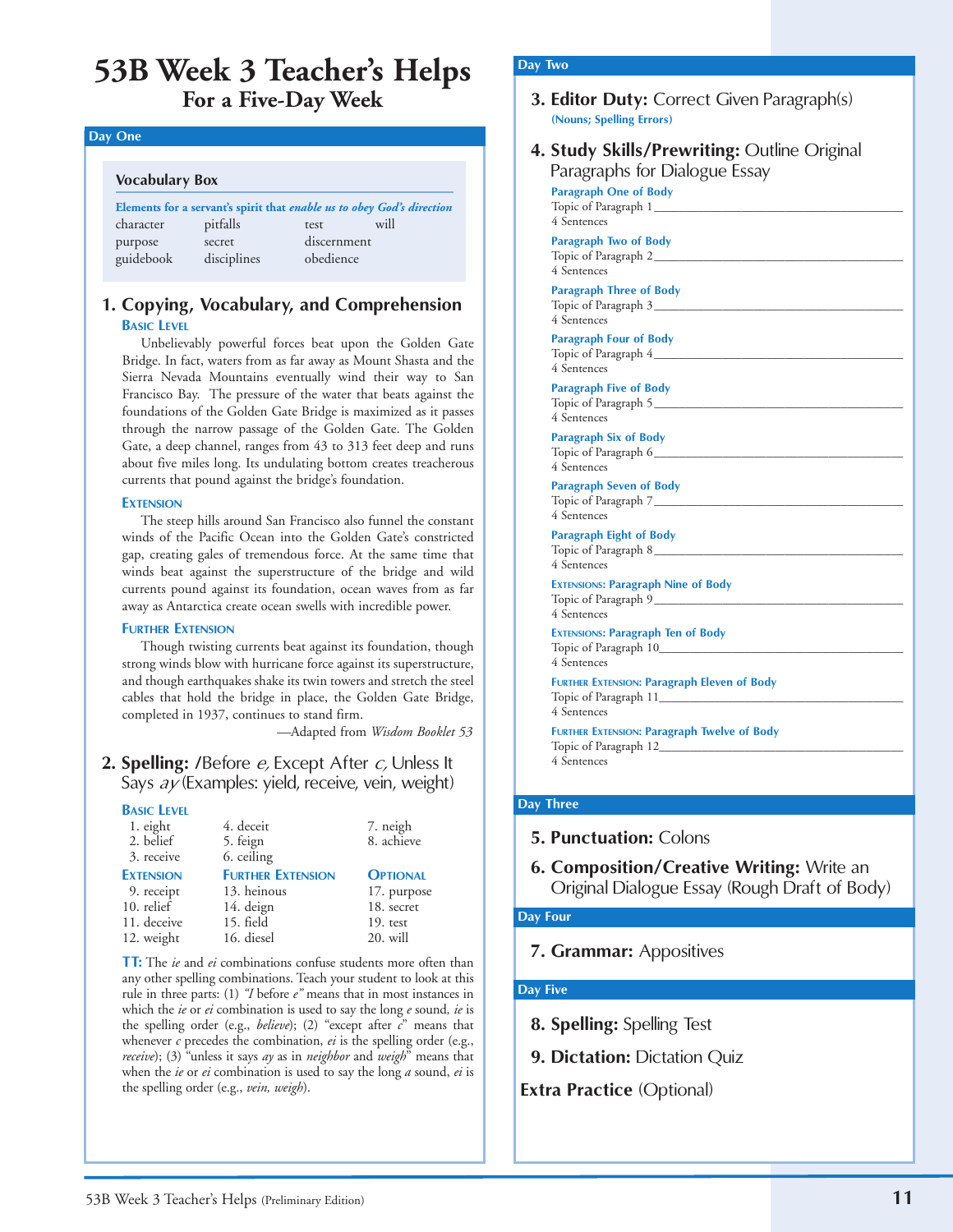## **53B Week 3 Teacher's Helps**

**For a Four-Day Week**

#### **Day One**

#### **Vocabulary Box**

|           | Elements for a servant's spirit that <i>enable us to obey God's direction</i> |             |      |
|-----------|-------------------------------------------------------------------------------|-------------|------|
| character | pitfalls                                                                      | test        | will |
| purpose   | secret                                                                        | discernment |      |
| guidebook | disciplines                                                                   | obedience   |      |

#### **1. Copying, Vocabulary, and Comprehension BASIC LEVEL**

Unbelievably powerful forces beat upon the Golden Gate Bridge. In fact, waters from as far away as Mount Shasta and the Sierra Nevada Mountains eventually wind their way to San Francisco Bay. The pressure of the water that beats against the foundations of the Golden Gate Bridge is maximized as it passes through the narrow passage of the Golden Gate. The Golden Gate, a deep channel, ranges from 43 to 313 feet deep and runs about five miles long. Its undulating bottom creates treacherous currents that pound against the bridge's foundation.

#### **EXTENSION**

The steep hills around San Francisco also funnel the constant winds of the Pacific Ocean into the Golden Gate's constricted gap, creating gales of tremendous force. At the same time that winds beat against the superstructure of the bridge and wild currents pound against its foundation, ocean waves from as far away as Antarctica create ocean swells with incredible power.

#### **FURTHER EXTENSION**

Though twisting currents beat against its foundation, though strong winds blow with hurricane force against its superstructure, and though earthquakes shake its twin towers and stretch the steel cables that hold the bridge in place, the Golden Gate Bridge, completed in 1937, continues to stand firm.

*—*Adapted from *Wisdom Booklet 53*

#### **2. Spelling:** *<sup>I</sup>* Before *e,* Except After *c,* Unless It Says *ay* (Examples: yield, receive, vein, weight)

#### **BASIC LEVEL**

| 1. eight         | 4. deceit                | 7. neigh        |
|------------------|--------------------------|-----------------|
| 2. belief        | 5. feign                 | 8. achieve      |
| 3. receive       | 6. ceiling               |                 |
| <b>EXTENSION</b> | <b>FURTHER EXTENSION</b> | <b>OPTIONAL</b> |
| 9. receipt       | 13. heinous              | 17. purpose     |
| 10. relief       | 14. deign                | 18. secret      |
| 11. deceive      | 15. field                | $19.$ test      |
| 12. weight       | 16. diesel               | 20. will        |

**TT:** The *ie* and *ei* combinations confuse students more often than any other spelling combinations. Teach your student to look at this rule in three parts: (1) *"I* before *e"* means that in most instances in which the *ie* or *ei* combination is used to say the long *e* sound*, ie* is the spelling order (e.g., *believe*); (2) "except after *c*" means that whenever *c* precedes the combination, *ei* is the spelling order (e.g., *receive*); (3) "unless it says *ay* as in *neighbor* and *weigh*" means that when the *ie* or *ei* combination is used to say the long *a* sound, *ei* is the spelling order (e.g., *vein, weigh*).

**3. Editor Duty:** Correct Given Paragraph(s) **(Nouns; Spelling Errors)**

#### **Day Two**

| ay Two                                                                                                        |  |
|---------------------------------------------------------------------------------------------------------------|--|
| 4. Study Skills/Prewriting: Outline Original<br>Paragraphs for Dialogue Essay<br><b>Paragraph One of Body</b> |  |
| 4 Sentences                                                                                                   |  |
| Paragraph Two of Body<br>Topic of Paragraph 2<br>4 Sentences                                                  |  |
| <b>Paragraph Three of Body</b><br>4 Sentences                                                                 |  |
| <b>Paragraph Four of Body</b><br>Topic of Paragraph 4<br>4 Sentences                                          |  |
| <b>Paragraph Five of Body</b><br>Topic of Paragraph 5<br>4 Sentences                                          |  |
| <b>Paragraph Six of Body</b><br>Topic of Paragraph 6<br>4 Sentences                                           |  |
| <b>Paragraph Seven of Body</b><br>4 Sentences                                                                 |  |
| Paragraph Eight of Body<br>Topic of Paragraph 8_________<br>4 Sentences                                       |  |
| <b>EXTENSIONS: Paragraph Nine of Body</b>                                                                     |  |
| 4 Sentences<br><b>EXTENSIONS: Paragraph Ten of Body</b><br>4 Sentences                                        |  |
| <b>FURTHER EXTENSION: Paragraph Eleven of Body</b><br>4 Sentences                                             |  |
| <b>FURTHER EXTENSION: Paragraph Twelve of Body</b><br>4 Sentences                                             |  |
| <b>5. Punctuation: Colons</b>                                                                                 |  |

#### **Day Three**

**6. Composition/Creative Writing:** Write an Original Dialogue Essay (Rough Draft of Body)

#### **7. Grammar:** Appositives

#### **Day Four**

- **8. Spelling:** Spelling Test
- **9. Dictation:** Dictation Quiz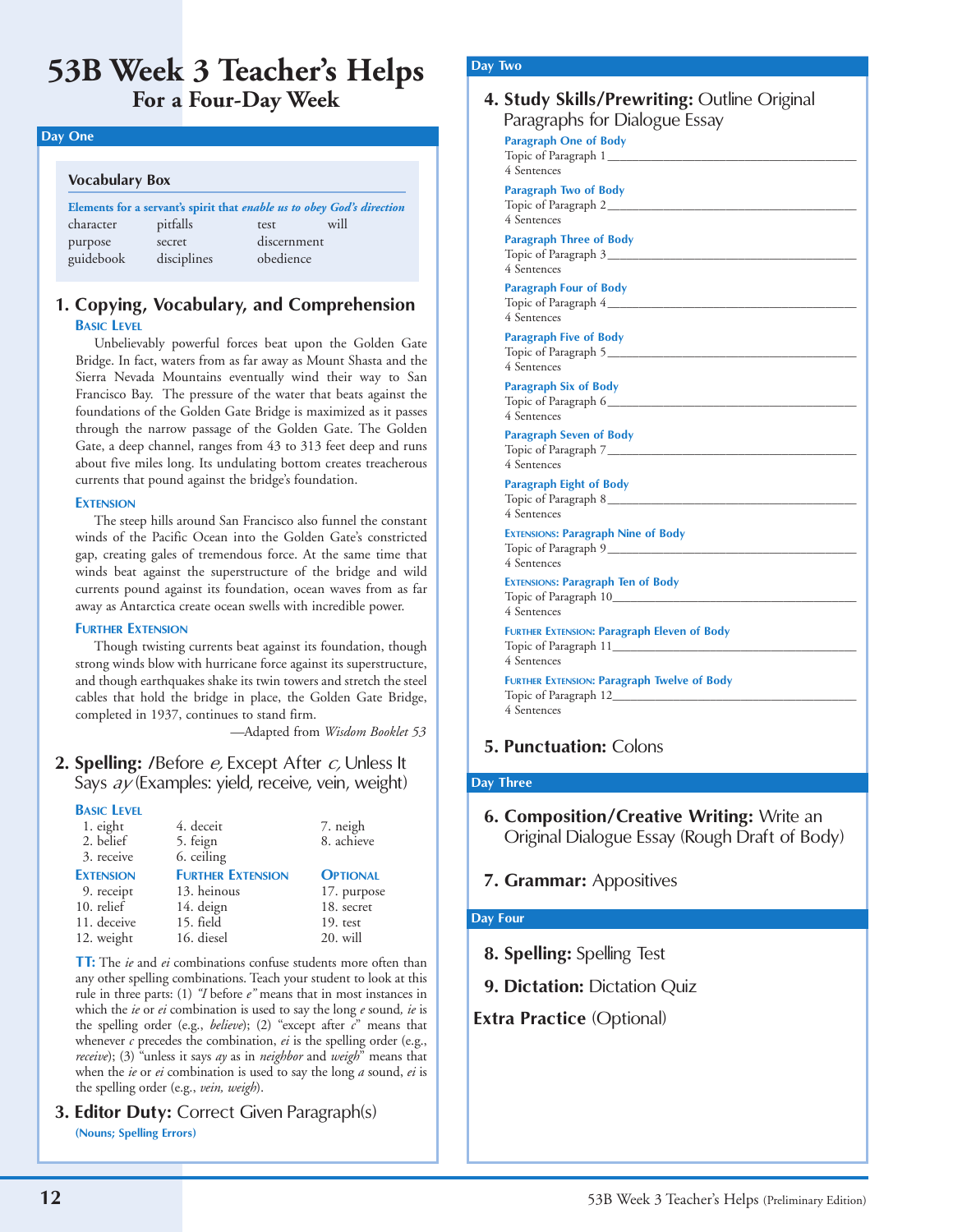# 53B Week 3 Answer Keys

#### ❑ **3. Complete the following steps:**

- **1.** In the paragraphs provided, make corrections at the level directed by your teacher. **BASIC LEVEL:** Correct only the first paragraph. **EXTENSION:** Correct the first and second paragraphs. **FURTHER EXTENSION:** Correct all three paragraphs.
- **2.** In the second paragraph, highlight all of the nouns.
- **3. EXTENSIONS:** In the first paragraph, highlight all of the spelling errors, and write the correct spelling above each of them, if you have not already done so.

The stealworkers who worked <mark>hundreds</mark> of feat in the air during the construction of the Golden Gate  ${\bf B}$ ridge  ${\bf new}$  full well that  ${\bf there}$  lifes were in danger. Assuming a person could survive a fall<u>,</u> the treacherous current was sure to swallow up anyone <mark>unfortunat</mark> enough to be caught in its icy jaws. Fog could swirl in without warning; the sun glaring off the water below could create temporary blindness; and the gusty winds could easily knock a man off balance. **(Spelling corrections: steelworkers, feet, knew, their, lives, unfortunate)**

The bridge **planners** took every **precaution** against **accidents**. They experimented with special **diets** to counteract **dizziness**, issued tinted **goggles** to mitigate the brightly reflected **sun** : and suspended a huge trapeze **net** underneath the floor **girder** . The net cost \$130,000, but it saved the lives of nineteen men and revolutionized the **use** of safety **nets** for **steelworkers**.

However**,** in spite of all the safety precautions that **were** installed, building the **G**olden **G**ate **B**ridge exacted many personal sacrifices. As **one** accident occurred, workers on the deck frantically hauled up **two** men who had grabbed onto girders just as the platform started to tilt. **Their** yells brought rescue lines, and both men were reeled to safety. **Twelve men** fell into the San Francisco Bay that day. Only **two** survived the fall.

### ❑ **7d. In the sentences provided, highlight the appositives.**

- 1. Andrew Lawson, the consulting geologist for the bridge project, submitted a report that indicated that the strength of the underlying rock was adequate to support the bridge.
- 2. The Golden Gate Bridge, **a suspension bridge,** actually has two foundation systems.
- 3. The Tacoma Narrows Bridge, **a bridge in Tacoma, Washington,** exhibited such freedom of movement that it was nicknamed "Galloping Gertie."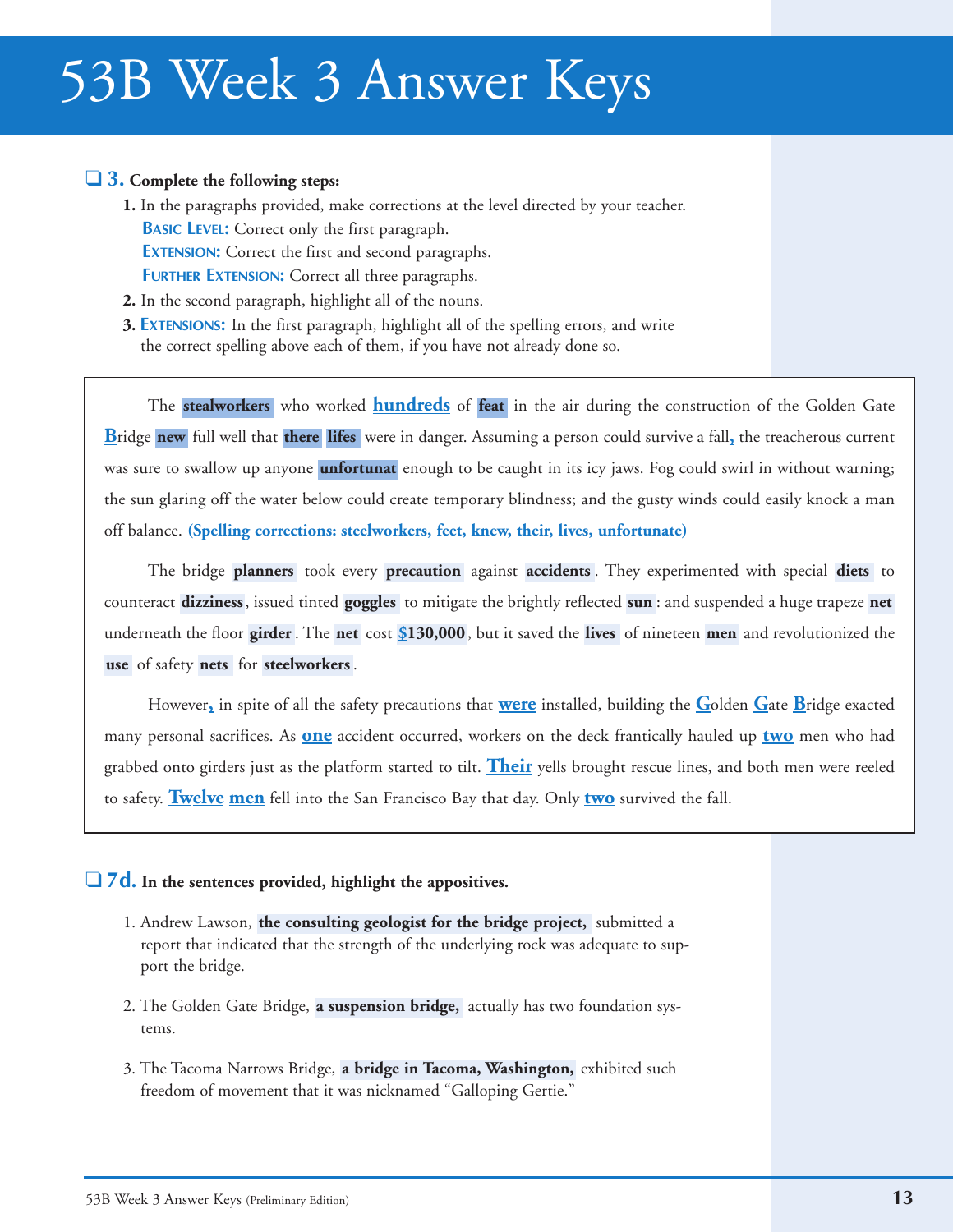- 4. The bridge, **an extremely flexible one,** made the workmen have 'seasickness' as they were building it.
- 5. When "Gertie" was completed, drivers would go out of their way to take a ride on the bridge, **the swaying one.**
- 6. On November 7, 1940, **four months after it was completed,** the bridge collapsed.
- 7. The "new" Tacoma Narrows Bridge, **re-created from the old,** was re-opened in 1950.
- 8. The "new" Tacoma Narrows Bridge, now called "Sturdy Gertie," is safe.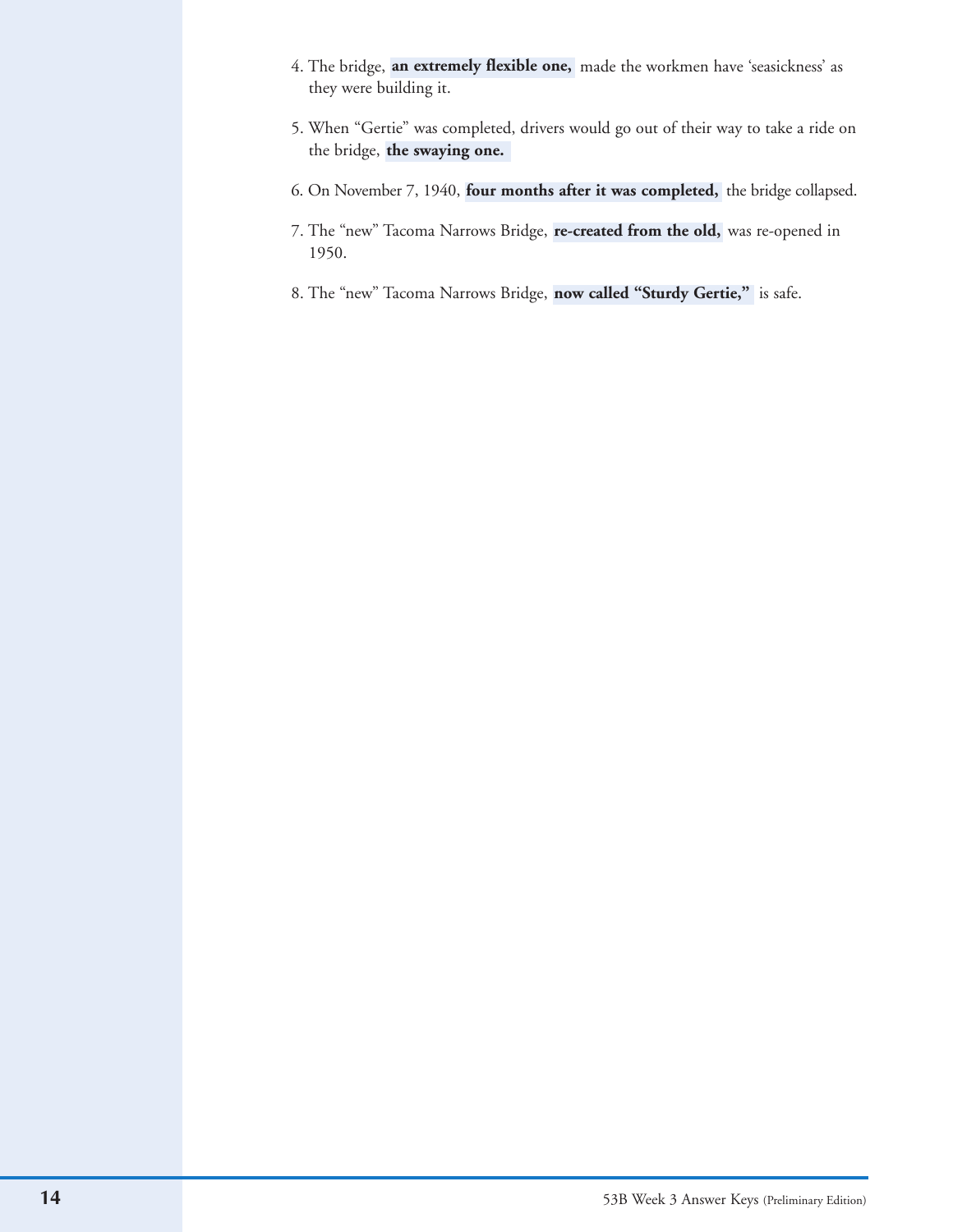### **53B Week 4 Teacher's Helps For a Five-Day Week**

#### **Day One**

#### **Vocabulary Box**

|                      | Elements for a servant's spirit that enable us to obey God's direction |                          |      |
|----------------------|------------------------------------------------------------------------|--------------------------|------|
| character            | pitfalls                                                               | test                     | will |
| purpose<br>guidebook | secret<br>disciplines                                                  | discernment<br>obedience |      |

#### **1. Copying, Vocabulary, and Comprehension BASIC LEVEL**

Many foolish men reject the idea of a worldwide flood because they reject God. By denying His intervention in the past, they attempt to deny His intervention in the present and the certainty of His intervention in the future. By denying the reality of the Flood, they also attempt to deny the reality of a Savior.

#### **EXTENSION**

Evolutionists and creationists have access to the same evidence, but their conclusions differ because they start with different presuppositions and interpret the evidence differently.

#### **FURTHER EXTENSION**

Evolutionists choose to interpret geological evidence in a way that is inconsistent with the Flood. They falsely claim that their interpretations of the evidence are actually "Scientific facts," even though these interpretations are based on unproven assumptions. Other scientists, however, have found that all of the geological evidence can be interpreted in a way that is consistent with the Flood. In fact, much of this evidence fits the Biblically accurate Flood models much better than the evolutionary models.

—Adapted from *Wisdom Booklet 53*

**Extension and Further Extension copy boxes should be considered one paragraph throughout this week's lesson.**

#### **2. Spelling:** Open Syllables Have Long Vowel Sounds (Examples: o/pen, Bi/ble)

#### **BASIC LEVEL**

| 1. decay         | 4. opened                | 7. below        |
|------------------|--------------------------|-----------------|
| 2. believe       | 5. deform                | 8. super        |
| 3. vapor         | 6. relation              |                 |
| <b>EXTENSION</b> | <b>FURTHER EXTENSION</b> | <b>OPTIONAL</b> |
| 9. uniform       | 13. oceanic              | 17. Noah        |
| 10. enough       | 14. deposits             | 18. reality     |
| 11. result       | 15. eruption             | 19. created     |
| 12. global       | 16. presupposition       | 20. scientist   |

**TT:** An *open syllable* is a syllable that ends in a vowel, as opposed to a *closed syllable,* which ends in a consonant. (A consonant "closes" a syllable.) When a syllable is an open syllable, it usually makes the vowel's long sound, as in *be*, *go*, and *Bi/ble*.

#### **Day Two**

**3. Editor Duty:** Correct Given Paragraph(s) **(Verbs)**

**4. Grammar:** Positive, Comparative, and Superlative Degrees of Words

#### **Day Three**

**5. Grammar:** Strong, Active Verbs With Helpers

#### **Day Four**

**6. Composition:** Edit and Revise

#### **Day Five**

- **7. Spelling:** Spelling Test
- **8. Dictation:** Dictation Quiz
- **9. Composition:** Final Copy Original Dialogue Essay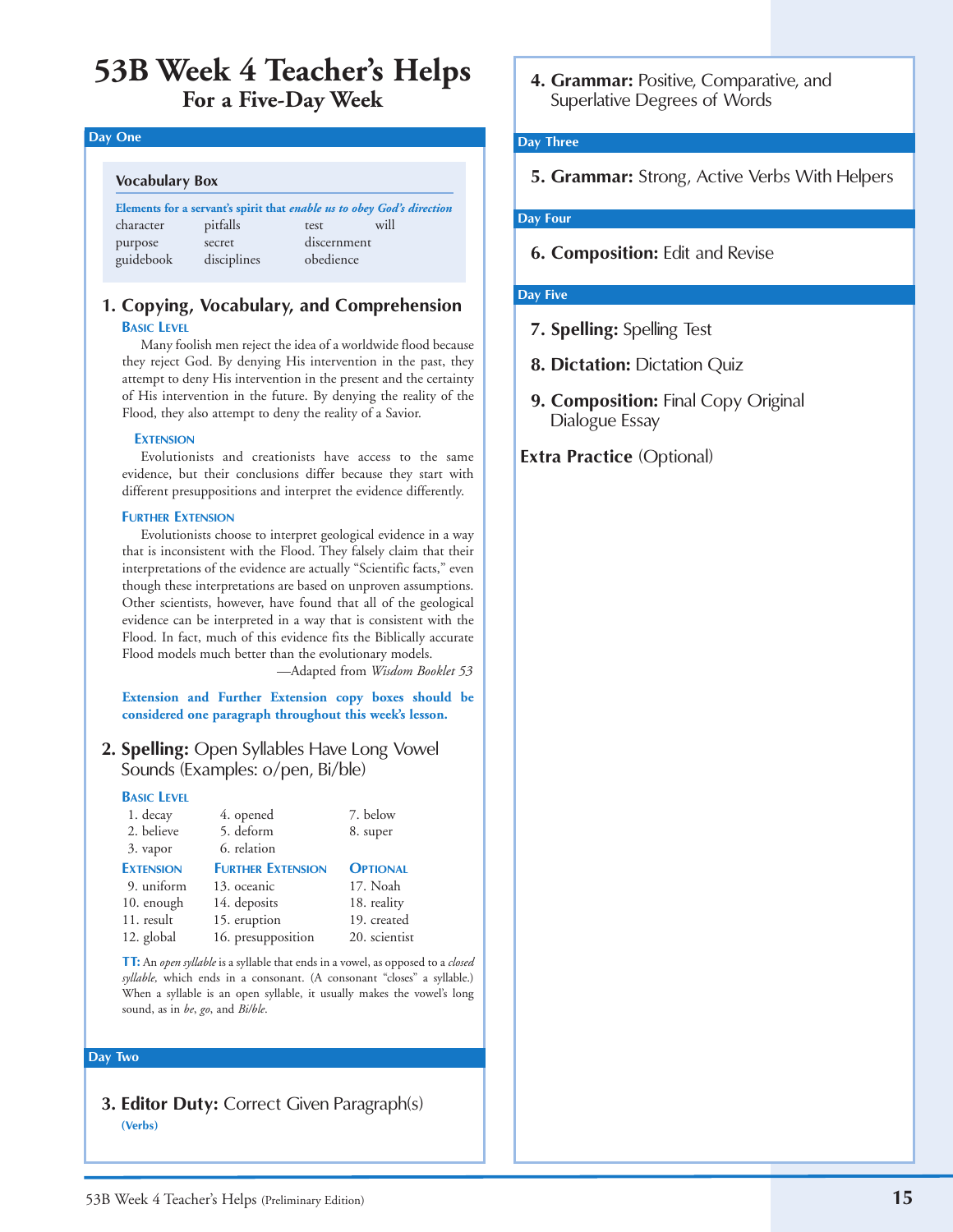### **53B Week 4 Teacher's Helps**

**For a Four-Day Week**

#### **Day One**

#### **Vocabulary Box**

|           | Elements for a servant's spirit that enable us to obey God's direction |             |      |
|-----------|------------------------------------------------------------------------|-------------|------|
| character | pitfalls                                                               | test        | will |
| purpose   | secret                                                                 | discernment |      |
| guidebook | disciplines                                                            | obedience   |      |

#### **1. Copying, Vocabulary, and Comprehension BASIC LEVEL**

Many foolish men reject the idea of a worldwide flood because they reject God. By denying His intervention in the past, they attempt to deny His intervention in the present and the certainty of His intervention in the future. By denying the reality of the Flood, they also attempt to deny the reality of a Savior.

#### **EXTENSION**

Evolutionists and creationists have access to the same evidence, but their conclusions differ because they start with different presuppositions and interpret the evidence differently.

#### **FURTHER EXTENSION**

Evolutionists choose to interpret geological evidence in a way that is inconsistent with the Flood. They falsely claim that their interpretations of the evidence are actually "Scientific facts," even though these interpretations are based on unproven assumptions. Other scientists, however, have found that all of the geological evidence can be interpreted in a way that is consistent with the Flood. In fact, much of this evidence fits the Biblically accurate Flood models much better than the evolutionary models.

—Adapted from *Wisdom Booklet 53*

**Extension and Further Extension copy boxes should be considered one paragraph throughout this week's lesson.**

#### **2. Spelling:** Open Syllables Have Long Vowel Sounds (Examples: o/pen, Bi/ble)

#### **BASIC LEVEL**

| 1. decay         | 4. opened                | 7. below        |
|------------------|--------------------------|-----------------|
| 2. believe       | 5. deform                | 8. super        |
| 3. vapor         | 6. relation              |                 |
| <b>EXTENSION</b> | <b>FURTHER EXTENSION</b> | <b>OPTIONAL</b> |
| 9. uniform       | 13. oceanic              | 17. Noah        |
| 10. enough       | 14. deposits             | 18. reality     |
| 11. result       | 15. eruption             | 19. created     |
| 12. global       | 16. presupposition       | 20. scientist   |

**TT:** An *open syllable* is a syllable that ends in a vowel, as opposed to a *closed syllable,* which ends in a consonant. (A consonant "closes" a syllable.) When a syllable is an open syllable, it usually makes the vowel's long sound, as in *be*, *go*, and *Bi/ble*.

#### **Day Two**

**3. Editor Duty:** Correct Given Paragraph(s) **(Verbs)**

**4. Grammar:** Positive, Comparative, and Superlative Degrees of Words

#### **Day Three**

- **5. Grammar:** Strong, Active Verbs With Helpers
- **6. Composition:** Edit and Revise

#### **Day Four**

- **7. Spelling:** Spelling Test
- **8. Dictation:** Dictation Quiz
- **9. Composition:** Final Copy Original Dialogue Essay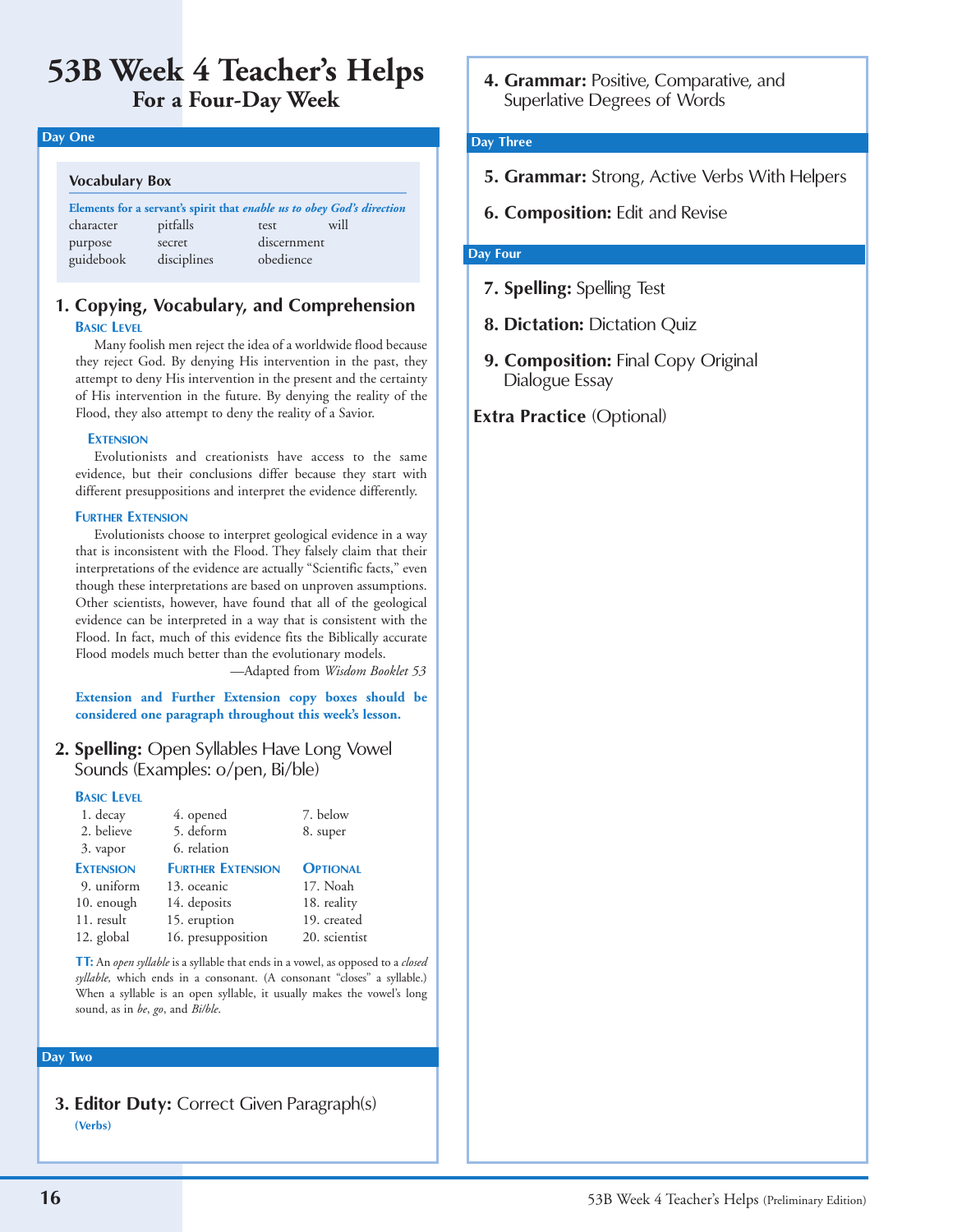# 53B Week 4 Answer Keys

#### ❑ **3. Complete the following steps:**

- **1.** In the paragraphs provided, make corrections at the level directed by your teacher. **BASIC LEVEL:** Correct only the first paragraph. **EXTENSION:** Correct the first and second paragraphs. **FURTHER EXTENSION:** Correct all three paragraphs.
- **2.** In the first paragraph, highlight all of the BHL verbs, infinitives, and action verbs.
- **3.** In the first paragraph, write a new, descriptive verb above each of the verbs that is highlighted. Answers will vary.

As a young man, <mark>B</mark>illy Sunday **played** professional baseball<u>.</u> He **established** himself as a dynamic player, circling the bases in a mere fourteen seconds and stealing ninety-five bases in one season, a record that, until 1962, **was topped** only by Ty Cobb. One night, <mark>when</mark> Billy was a player for the Chicago Whitestockings, he <mark>heard</mark> a group of street musicians from the Pacific Garden Mission **playing** Gospel music playing Gospel music in Chicago<u>'</u>s Loop. They **gave an** invitation for salvation, and Billy responded.

After that night, it became apparent to **everyone** that something dramatic had happened in Billy**'**s life. He **stopped** drinking alcohol, swearing, and gambling, and he began to attend morning and evening church **services**. Once it was known that he had become a believer, he was in great demand to give his testimony.

Later, as Billy got more involved in Christian work, he sensed that the Lord was directing him to quit playing baseball, and Billy's lifelong evangelistic ministry **began**. **B**y the end of his career in 1935, he had **preached** to more than 100 million people. Estimates suggest that at least **one** million people accepted his invitation to come forward and pray to **receive C**hrist as Savior.

#### ❑ **4e. In the correct columns, write all three degrees of each word provided.**

- 1. **Positive** (Not comparing anything—just a describer)
- 2. **Comparative** (Compares two items; uses -*er*, *more*, *lesser*)
- 3. **Superlative** (Comparing three or more items; uses -*est*, *most*, *least*)

| Positive (describers only) | Comparative (two objects) | Superlative (three or more) |
|----------------------------|---------------------------|-----------------------------|
| good                       | <b>better</b>             | <b>best</b>                 |
| bright                     | brighter                  | brightest                   |
| bitter                     | more bitter               | most bitter                 |
| bad                        | worse                     | worst                       |
| <b>lovely</b>              | <b>lovelier</b>           | loveliest                   |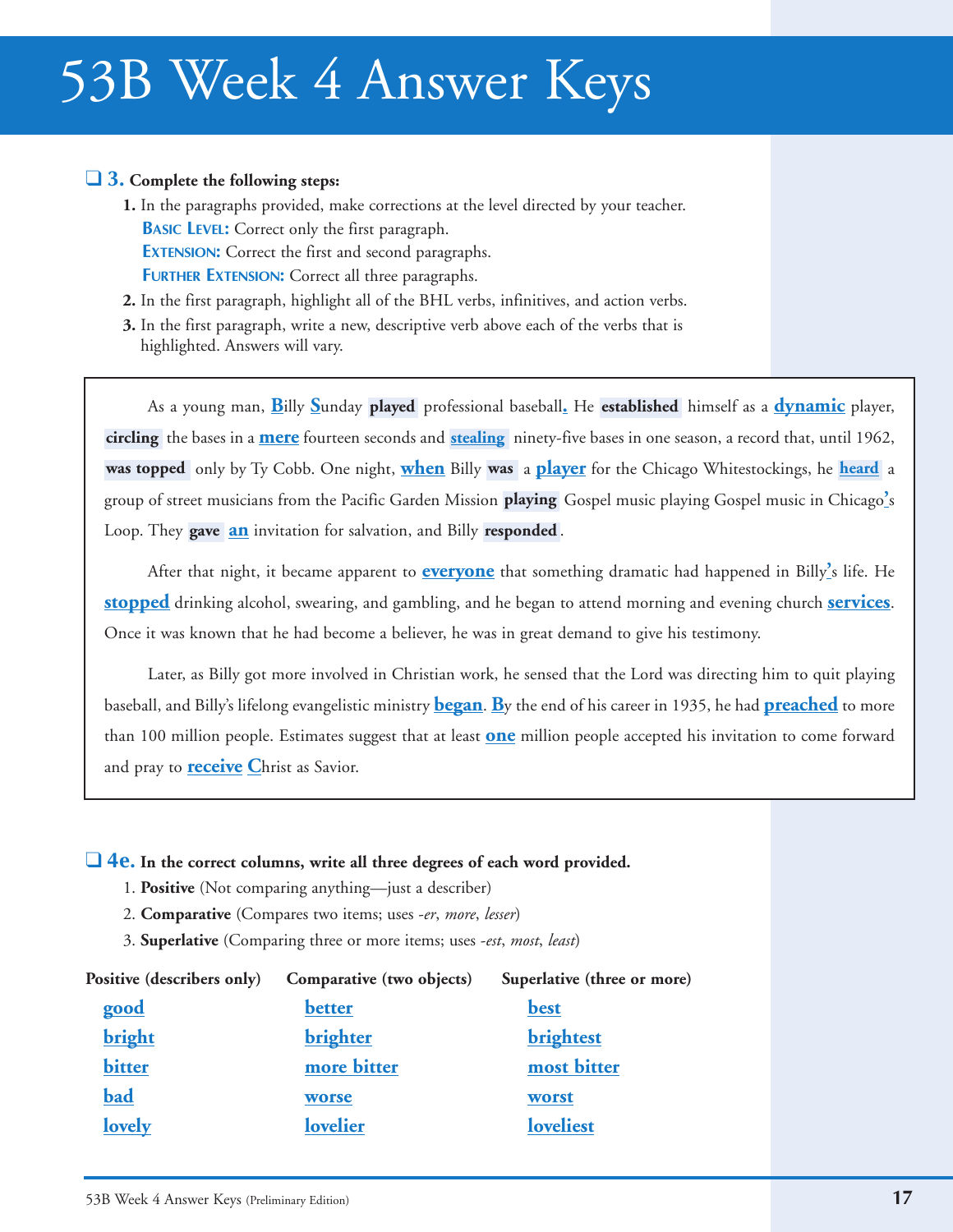❑ **5d. On the lines provided after each sentence, list synonyms for the uninteresting verbs that are italicized.**

**Answers will vary.**

❑ **5e. Write three stronger, more descriptive verbs in place of the uninteresting ones provided.** 

**Answers will vary.**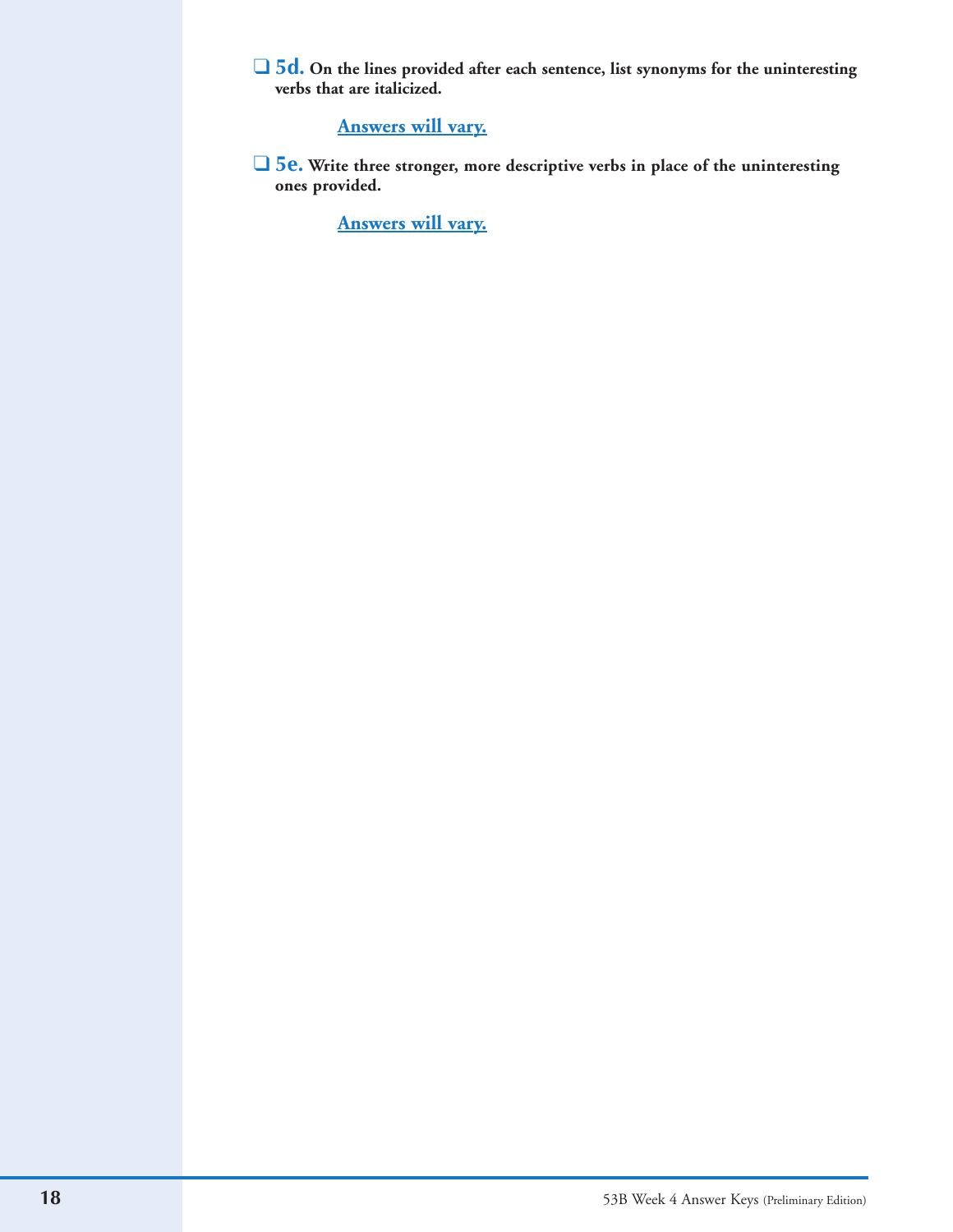### **54B Week 1 Teacher's Helps For a Five-Day Week**

#### **Day One**

#### **Vocabulary Box**

#### **Learn to** *speak with authority*

good conscience clarity personal experience grace appeal to conscience Holy Spirit Scripture

#### **1. Copying, Vocabulary, and Comprehension BASIC LEVEL**

The Lord Jesus Christ informed His disciples that as the Father had sent Him into the world, even so He was sending them. (See John 20:21) He also assured His disciples that they would be able to do greater things than He did, because He was going to His heavenly Father and would send the Holy Spirit to them. (See John 14:12-17)

#### **EXTENSION**

Jesus Christ had a perfectly pure conscience. No one could point an accusing finger at Him, or condemn Him for evil things He had done against God or people. There is power in the spirit of a person who lives with a good conscience. On the other hand, one who lives with guilt grieves the Holy Spirit and quenches his power.

#### **FURTHER EXTENSION**

The lack of a good conscience would certainly damage the ability to speak with authority. The fear of being found out will hold a man's tongue in chains and restrain him from speaking openly and powerfully for the Lord. If a guilty person does speak, his message tends to be distorted. He is usually too strict or too lenient toward others who experience similar failures.

—Adapted from *Wisdom Booklet 54*

#### **2. Spelling:** Sounds of *ch* (Examples: Christ, chief, chute)

#### **BASIC LEVEL**

| 1. chart         | 3. choir                 | 5. chevron            |
|------------------|--------------------------|-----------------------|
| 2. cherry        | 4. character             | 6. chinook            |
| <b>EXTENSION</b> | <b>FURTHER EXTENSION</b> | <b>Optional Words</b> |
| 7. chasm         | 11. cholera              | 13. chrysanthemum     |
| 8. chartreuse    | 12. chauffeur            | 14. chicanery         |
| 9. chastise      |                          |                       |
| 10. children     |                          |                       |

**TT:** The letters *c* and *h* together form what is called a *consonant digraph*. A consonant digraph is different from a consonant blend in that each sound of the consonant does not continue to make its original sound. The two consonants together now form a new sound. *Ch* is often more confusing than the others because it makes at least three different sounds. The true *ch* digraph makes the sound in *chief.*

#### **Day Two**

- **3. Editor Duty:** Correct Given Paragraph(s) **(Possessive Pronouns; Verbs)**
- **4. Study Skills/Prewriting:** Key Word Outline

| <b>Paragraph One of Body</b>                               |
|------------------------------------------------------------|
| Topic of Paragraph 1                                       |
| 2 Sentences                                                |
| (You may use up to eight words for sentences one and two.) |
| <b>Paragraph Two of Body</b>                               |
| Topic of Paragraph 2                                       |
| 4 Sentences                                                |
| <b>Paragraph Three of Body</b>                             |
| Topic of Paragraph 3                                       |
| 4 Sentences                                                |
|                                                            |

#### **Day Three**

- **5. Grammar:** Proper Nouns
- **6. Composition/Creative Writing:** Write a Rough Draft From a Key Word Outline

#### **Day Four**

- **7. Grammar:** Prepositions
- **8. Composition:** Edit and Revise

#### **Day Five**

- **9. Spelling:** Spelling Test
- **10. Dictation:** Dictation Quiz
- **11. Composition:** Final Copy Informative Essay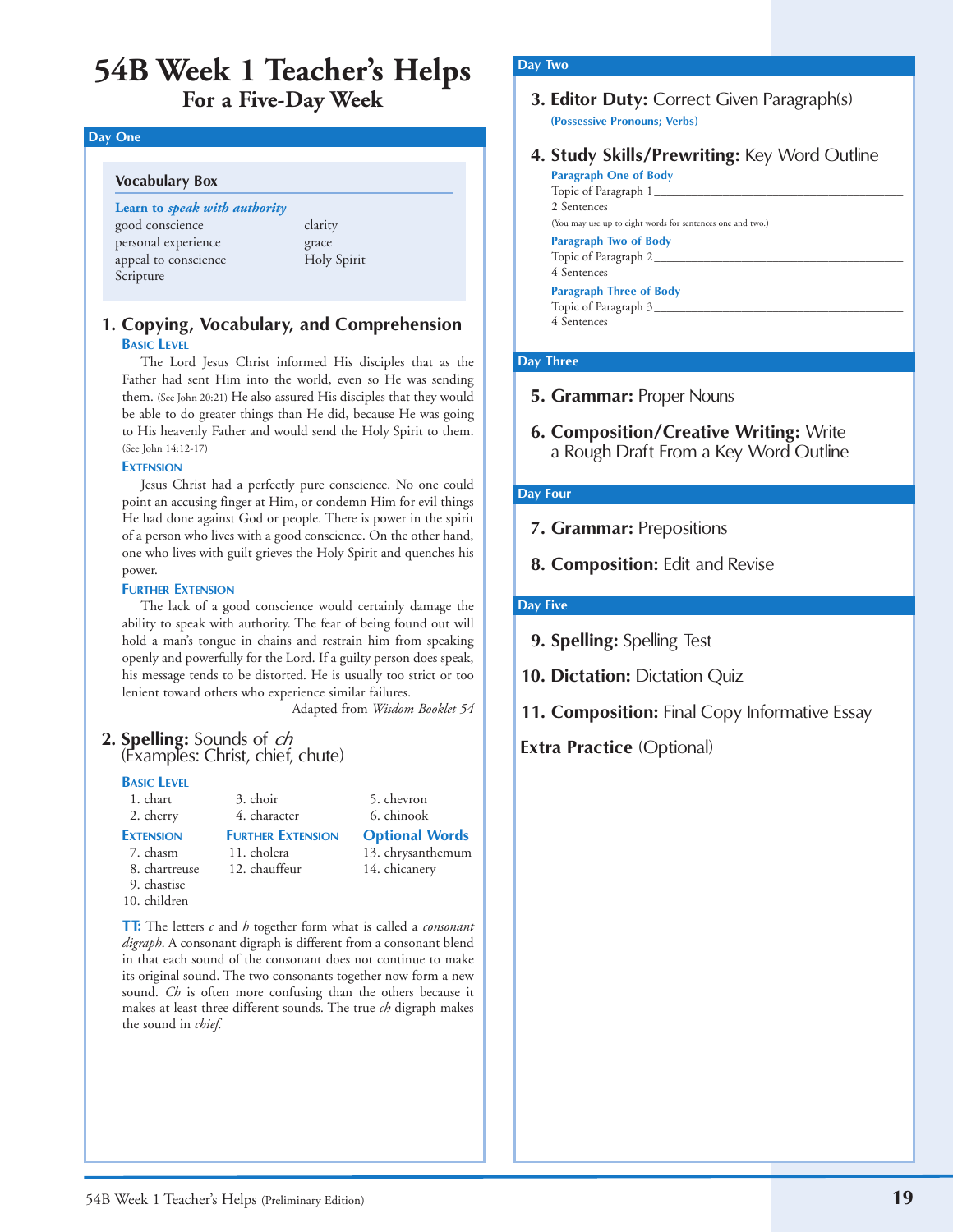### **54B Week 1 Teacher's Helps**

**For a Four-Day Week**

#### **Day One**

#### **Vocabulary Box**

| Learn to speak with authority |             |
|-------------------------------|-------------|
| good conscience               | clarity     |
| personal experience           | grace       |
| appeal to conscience          | Holy Spirit |
| Scripture                     |             |

#### **1. Copying, Vocabulary, and Comprehension BASIC LEVEL**

The Lord Jesus Christ informed His disciples that as the Father had sent Him into the world, even so He was sending them. (See John 20:21) He also assured His disciples that they would be able to do greater things than He did, because He was going to His heavenly Father and would send the Holy Spirit to them. (See John 14:12-17)

#### **EXTENSION**

Jesus Christ had a perfectly pure conscience. No one could point an accusing finger at Him, or condemn Him for evil things He had done against God or people. There is power in the spirit of a person who lives with a good conscience. On the other hand, one who lives with guilt grieves the Holy Spirit and quenches his power.

#### **FURTHER EXTENSION**

The lack of a good conscience would certainly damage the ability to speak with authority. The fear of being found out will hold a man's tongue in chains and restrain him from speaking openly and powerfully for the Lord. If a guilty person does speak, his message tends to be distorted. He is usually too strict or too lenient toward others who experience similar failures.

—Adapted from *Wisdom Booklet 54*

#### **2. Spelling:** Sounds of *ch* (Examples: Christ, chief, chute)

#### **BASIC LEVEL**

| 1. chart         | 3. choir                 | 5. chevron            |
|------------------|--------------------------|-----------------------|
| 2. cherry        | 4. character             | 6. chinook            |
| <b>EXTENSION</b> | <b>FURTHER EXTENSION</b> | <b>Optional Words</b> |
| 7. chasm         | 11. cholera              | 13. chrysanthemum     |
| 8. chartreuse    | 12. chauffeur            | 14. chicanery         |
| 9. chastise      |                          |                       |
| 10. children     |                          |                       |

**TT:** The letters *c* and *h* together form what is called a *consonant digraph*. A consonant digraph is different from a consonant blend in that each sound of the consonant does not continue to make its original sound. The two consonants together now form a new sound. *Ch* is often more confusing than the others because it makes at least three different sounds. The true *ch* digraph makes the sound in *chief.*

#### **Day Two**

- **3. Editor Duty:** Correct Given Paragraph(s) **(Possessive Pronouns; Verbs)**
- **4. Study Skills/Prewriting:** Key Word Outline

| <b>Paragraph One of Body</b>                               |
|------------------------------------------------------------|
| Topic of Paragraph 1                                       |
| 2. Sentences                                               |
| (You may use up to eight words for sentences one and two.) |
| <b>Paragraph Two of Body</b>                               |
| Topic of Paragraph 2                                       |
| 4 Sentences                                                |
| <b>Paragraph Three of Body</b>                             |
| Topic of Paragraph 3                                       |
| 4 Sentences                                                |
|                                                            |

**5. Grammar:** Proper Nouns

#### **Day Three**

- **6. Composition/Creative Writing:** Write a Rough Draft From a Key Word Outline
- **7. Grammar:** Prepositions
- **8. Composition:** Edit and Revise

#### **Day Four**

- **9. Spelling:** Spelling Test
- **10. Dictation:** Dictation Quiz

**11. Composition:** Final Copy Informative Essay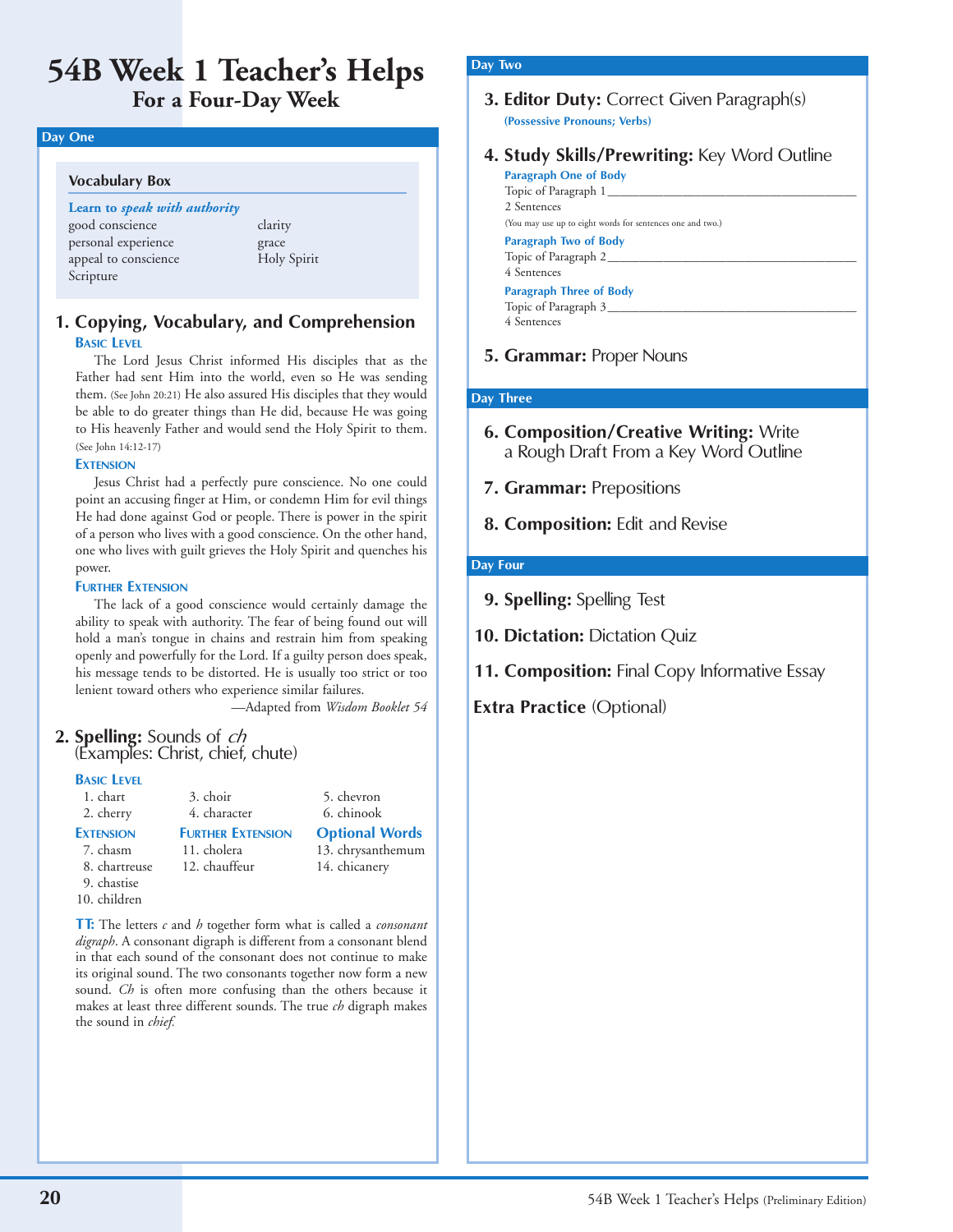## 54B Week 1 Answer Keys

#### ❑ **3. Complete the following steps:**

- **1.** In the paragraphs provided, make corrections at the level directed by your teacher. **BASIC LEVEL:** Correct only the first paragraph. **EXTENSION:** Correct the first and second paragraphs. **FURTHER EXTENSION:** Correct all three paragraphs.
- **2.** In the second paragraph, highlight all three types of verbs: BHL verbs, infinitives, and action verbs.
- **3.** In the first paragraph, highlight the possessive pronouns.
- **4.** In all of the paragraphs, choose four weak verbs, mark through them, and write strong verbs above them. **(Answers will vary.)**

**Thousands** of **believers** today **make** the **statement,** "Next to the Bible, the most important book I have is *My Utmost for His Highest* by Oswald Chambers<u>.</u>" What makes this book so significant is that it was written not by Oswald Chambers, but rather by **one** who observed Oswald**'s** walk with God on a **daily** basis and experienced the **consistent** love and spiritual authority that he lived and spoke. That person was *his* wife.

The life of Oswald Chambers <mark>became</mark> a living demonstration of the <mark>B</mark>eatitudes taught by Christ. The drive of Oswald Chamber<mark>s'</mark> life was to know Christ in an intimate way. The spiritual authority by which he spoke can not be explained by the **experiences** of his early childhood or the schooling that he received , but by the evergrowing splendor of Christ which <mark>filled</mark> his heart and mind. Mr<u>.</u> Chambers <mark>understood</mark> what Paul <mark>meant</mark> when He  $s$ aid , … "Forgetting those things which are behind… I press toward the mark for the prize of the high calling of God in Christ Jesus.**"** (Philippians 3:13-14)

The highest goal of Oswald Chambers was to take Christ**'s** yoke upon him and learn from Him. **T**heir **lives** were similar in **many** ways. Little is known about **their** youth; those who **heard** them speak became living epistles of **their** messages and wrote their books; and they both finished much of their work in their **thirties**.

❑ **5d. On the lines provided, write the reason that each word is capitalized. (Do not just write that it is a proper noun—write what kind of proper noun it is.) Example:** Adonai—**name of God**

- 1. Sermon on the Mount**—title**
- 2. Jesus Christ**—name of God**
- 3. Holy Spirit**—name of God**
- 4. Jonathan Edwards**—person's name**
- 5. Power Through Precision**—title**
- 6. Reverend Spurgeon**—person's name**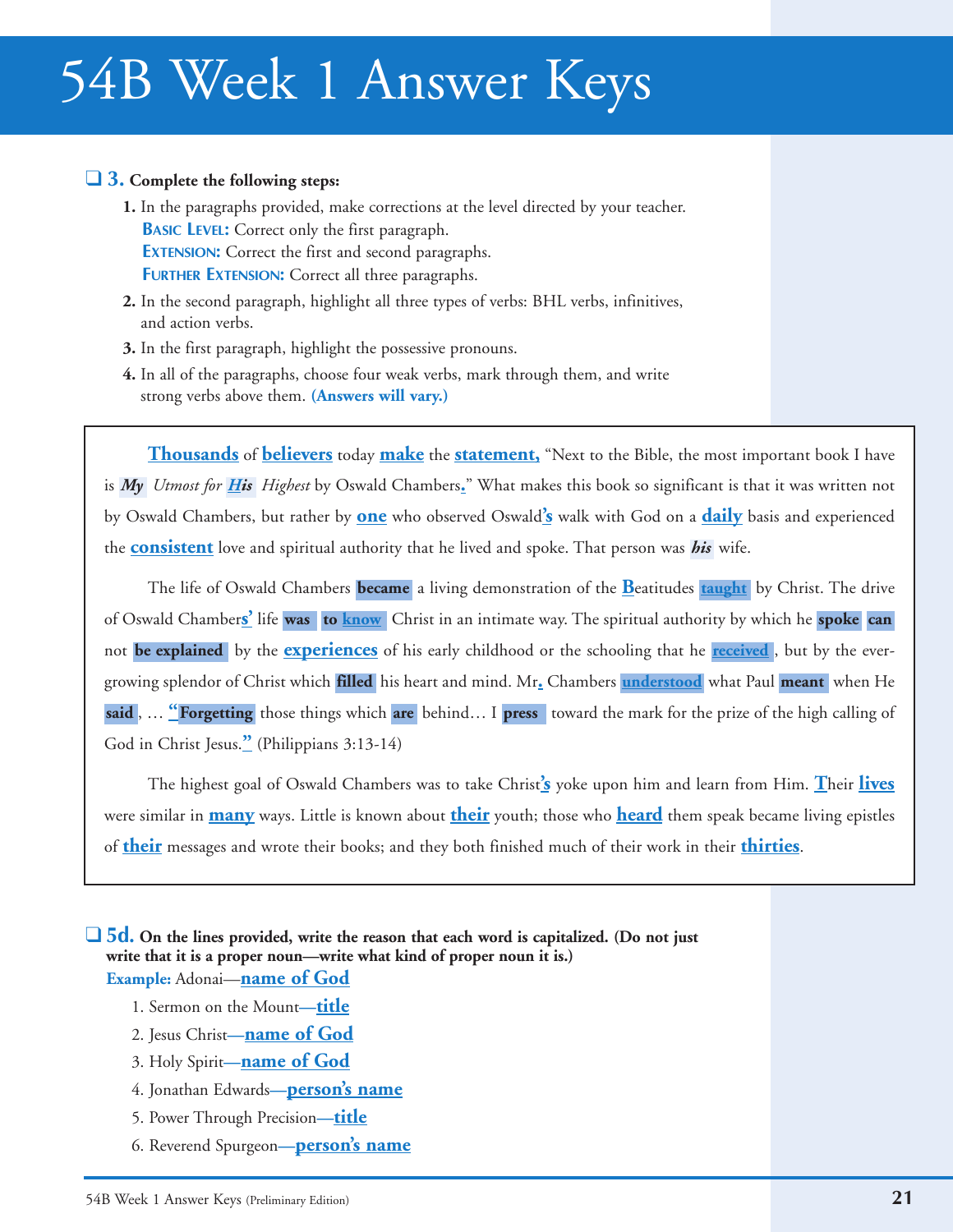- 7. Oswald Chambers**—person's name**
- 8. YMCA**—name of organization**
- 9. Dunoon Training College**—name of organization**
- 10. Scotland**—name of place**

#### ❑ **7g. Complete the following step for the sentences provided:**

Highlight the prepositions throughout the sentences.

- **Example:** The Sermon on the Mount is a powerful example to us of gaining authority speaking God's Word. **by**
- 1. Old Testament prophets spoke with authority by beginning their messages with "thus saith the Lord."
- 2. As we use Scripture in our speaking, we are wielding an awesome force.
- 3. Not only is there authority **in** the words **of** Scripture, but God guarantees success **to** anyone who will meditate **on** Scripture and do what it says.
- 4. There is no situation or circumstance in life to which the Bible does not apply.
- 5. Principles of Scripture are just opposite to our own natural inclinations.
- 6. That is why it is so important for us to think and speak in terms of Scripture and not lean our own understanding. **on**
- 7. Christ began the Sermon on the Mount by identifying character qualities.
- 8. When He emphasized the importance of character, He motivated His listeners to determine whether those qualities were in their lives.
- **9. After** setting the standards of character, Christ directed their attention to basic weaknesses that are common to every person.
- 10. These are the weaknesses of lust, anger, and greed.
- 11. For those who thought they were above these sins, He went on to tell about the hypocrisy **of** doing good deeds to be seen **of** men.
- 12. Then He warned them that if they judged others, they condemned themselves **as** hypocrites.
- 13. Throughout the sermon, Christ made powerful appeals to the consciences of His hearers.
- 14. When the Pharisees brought in the woman taken in adultery and asked Jesus to judge her, He wrote  $\mathbf{on}$  the ground and then spoke words that appealed  $\mathbf{to}$  the consciences  $\mathbf{of}$ her accusers.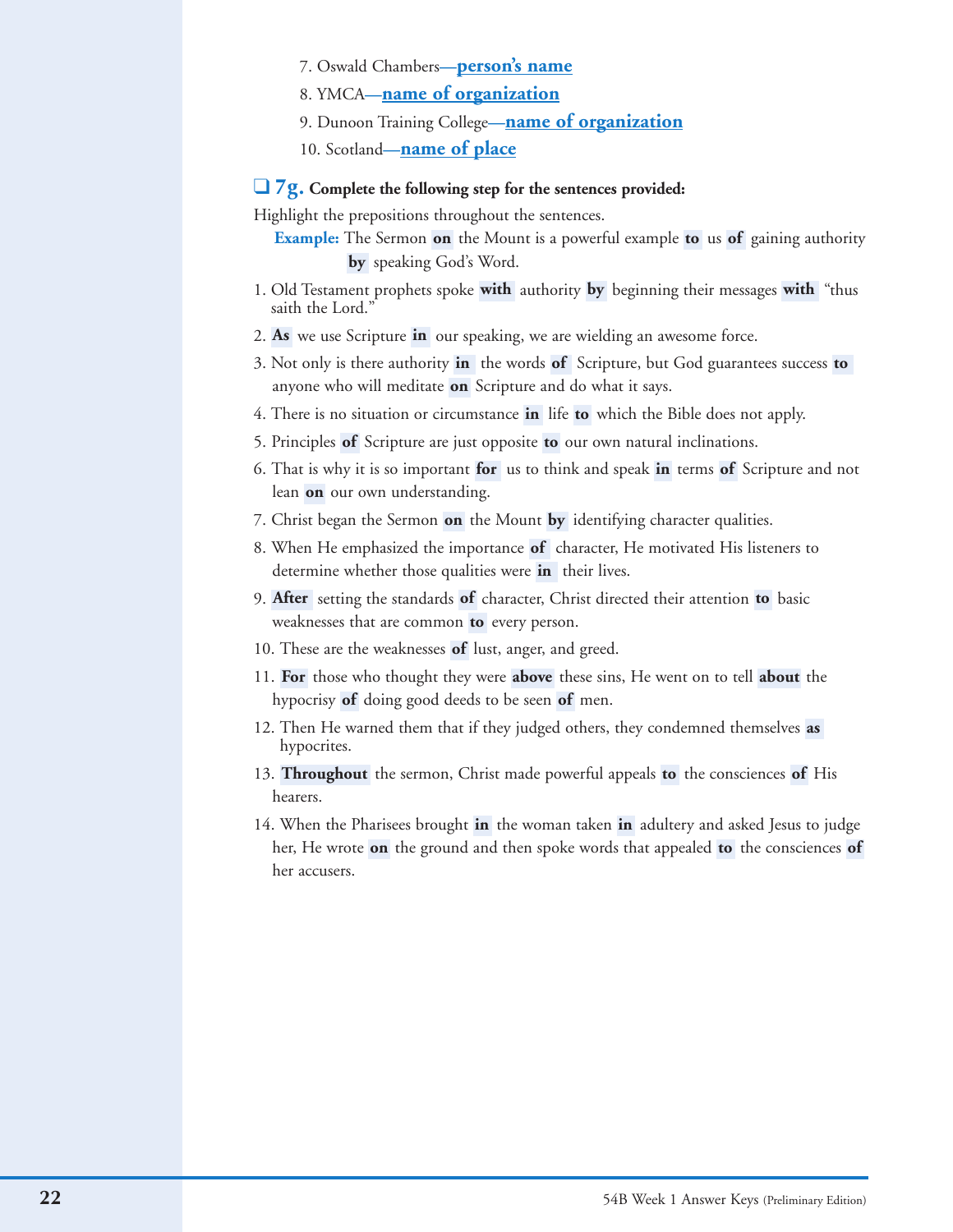### **54B Week 2 Teacher's Helps For a Five-Day Week**

#### **Day One**

#### **Vocabulary Box**

#### **Learn to** *speak with authority*

good conscience clarity personal experience grace appeal to conscience Holy Spirit Scripture

#### **1. Copying, Vocabulary, and Comprehension**

#### **BASIC LEVEL**

Mr. Chambers' purity of heart gave him the rich ability to enjoy life to the fullest. Whatever he did, he did it with all his heart. When he saw a sunrise or sunset, he could revel in its spectacular beauty because he saw in it the hand of the master Artist.

Especially during his time in Egypt, Oswald Chambers recorded in his journal the beauty he saw in the skies. Like the Psalmist, he noticed that, "the heavens declare the glory of God; and the firmament sheweth his handiwork." (Psalm 19:1)

#### **EXTENSION**

"Purity is not innocence, it is much more. Purity is the outcome of sustained spiritual sympathy with God. We have to grow in purity. The life with God may be right and the inner purity remain unsullied, and yet every now and again the bloom on the outside may be sullied. God does not shield us from this possibility, because in this way we realize the necessity of maintaining the vision by personal purity. If the spiritual bloom of our life with God is getting impaired in the tiniest degree, we must leave off everything and get it put right. Remember that vision depends on character – the pure in heart see God."

#### **FURTHER EXTENSION**

What Oswald Chambers experienced is totally impossible from the human standpoint; that is why we must have a Godly perspective. God has already made a way for the purity of every believer through the atoning blood of His Son. The more we see Jesus, the more distant all other things become, and we takin on an eternal view. It is when we see Him that we will be like Him, "... for we shall see him as he is." (I John 3:2)

*—*Adapted from *Wisdom Booklet 54* 

#### **2. Spelling:** Unusual Spellings for the Short *<sup>u</sup>* Sound (Examples: other, love, touch)

#### **BASIC LEVEL**

| 1. become        | 5. others                |                       |
|------------------|--------------------------|-----------------------|
| 2. person        | 6. one                   |                       |
| 3. discover      | 7. done                  |                       |
| 4. wonderful     | 8. confess               |                       |
| <b>EXTENSION</b> | <b>FURTHER EXTENSION</b> | <b>Optional Words</b> |
| 9. jargon        | 11. company              | 13. infectious        |
| 10. touch        | 12. tremendous           | 14. nothing           |

**TT:** Sometimes these combinations sound like a short *u* (e.g., *mountain*), and sometimes they sound more like a schwa sound (e.g., *mountainous*). Either way, they are known as spellings for *uh*.

#### **Day Two**

- **3. Editor Duty:** Correct Given Paragraph(s) **(Prepositions)**
- **4. Study Skills/Prewriting:** Key Word Outline

| <b>Paragraph One of Body</b>                                 |
|--------------------------------------------------------------|
| Topic of Paragraph 1                                         |
| 3 Sentences                                                  |
| (You may use up to eight words for sentence three.)          |
| Paragraph Two of Body                                        |
| Topic of Paragraph 2                                         |
| 2 Sentences                                                  |
| (You may use up to nine words for sentence two.)             |
| <b>Paragraph Three of Body</b>                               |
| Topic of Paragraph 3                                         |
| 7 Sentences                                                  |
| (You may use up to eight words for sentences four and five.) |
| <b>Paragraph Four of Body</b>                                |
| Topic of Paragraph 4_____                                    |
| 4 Sentences                                                  |
| (You may use up to ten words for sentence three.)            |

**5. Grammar:** Adjectives

#### **Day Three**

- **6. Composition/Creative Writing:** Write a Rough Draft From a Key Word Outline
- **7. Grammar:** Double and Triple Adjectives

#### **Day Four**

- **8. Composition:** Edit and Revise
- **9. Sentence Structure:** Prepositional Phrase Openers

#### **Day Five**

- **10. Spelling:** Spelling Test
- **11. Dictation:** Dictation Quiz
- **12. Composition:** Final Copy Informative Essay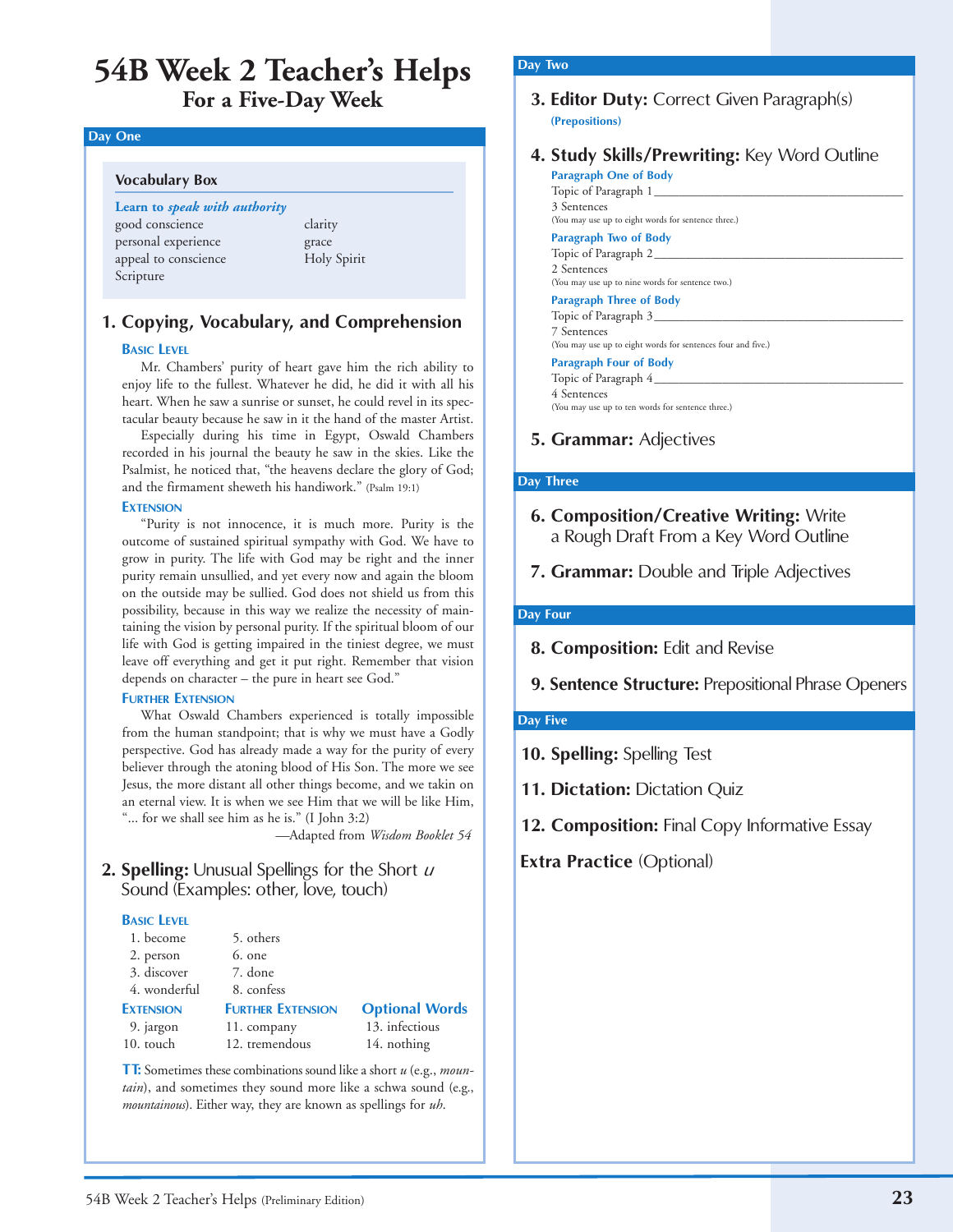## **54B Week 2 Teacher's Helps**

**For a Four-Day Week**

#### **Day One**

#### **Vocabulary Box**

| Learn to speak with authority |             |
|-------------------------------|-------------|
| good conscience               | clarity     |
| personal experience           | grace       |
| appeal to conscience          | Holy Spirit |
| Scripture                     |             |

#### **1. Copying, Vocabulary, and Comprehension**

#### **BASIC LEVEL**

Mr. Chambers' purity of heart gave him the rich ability to enjoy life to the fullest. Whatever he did, he did it with all his heart. When he saw a sunrise or sunset, he could revel in its spectacular beauty because he saw in it the hand of the master Artist.

Especially during his time in Egypt, Oswald Chambers recorded in his journal the beauty he saw in the skies. Like the Psalmist, he noticed that, "the heavens declare the glory of God; and the firmament sheweth his handiwork." (Psalm 19:1)

#### **EXTENSION**

"Purity is not innocence, it is much more. Purity is the outcome of sustained spiritual sympathy with God. We have to grow in purity. The life with God may be right and the inner purity remain unsullied, and yet every now and again the bloom on the outside may be sullied. God does not shield us from this possibility, because in this way we realize the necessity of maintaining the vision by personal purity. If the spiritual bloom of our life with God is getting impaired in the tiniest degree, we must leave off everything and get it put right. Remember that vision depends on character – the pure in heart see God."

#### **FURTHER EXTENSION**

What Oswald Chambers experienced is totally impossible from the human standpoint; that is why we must have a Godly perspective. God has already made a way for the purity of every believer through the atoning blood of His Son. The more we see Jesus, the more distant all other things become, and we takin on an eternal view. It is when we see Him that we will be like Him, "... for we shall see him as he is." (I John 3:2)

*—*Adapted from *Wisdom Booklet 54* 

#### **2. Spelling:** Unusual Spellings for the Short *<sup>u</sup>* Sound (Examples: other, love, touch)

#### **BASIC LEVEL**

| 1. become        | 5. others                |                       |
|------------------|--------------------------|-----------------------|
| 2. person        | 6. one                   |                       |
| 3. discover      | 7. done                  |                       |
| 4. wonderful     | 8. confess               |                       |
| <b>EXTENSION</b> | <b>FURTHER EXTENSION</b> | <b>Optional Words</b> |
| 9. jargon        | 11. company              | 13. infectious        |
| 10. touch        | 12. tremendous           | 14. nothing           |

**TT:** Sometimes these combinations sound like a short *u* (e.g., *mountain*), and sometimes they sound more like a schwa sound (e.g., *mountainous*). Either way, they are known as spellings for *uh*.

**3. Editor Duty:** Correct Given Paragraph(s) **(Prepositions)**

#### **Day Two**

- **4. Study Skills/Prewriting:** Key Word Outline
	- **Paragraph One of Body** Topic of Paragraph 1 3 Sentences (You may use up to eight words for sentence three.) **Paragraph Two of Body** Topic of Paragraph 2

2 Sentences (You may use up to nine words for sentence two.)

#### **Paragraph Three of Body** Topic of Paragraph 3\_

7 Sentences (You may use up to eight words for sentences four and five.)

**Paragraph Four of Body**

#### Topic of Paragraph  $4$ 4 Sentences

(You may use up to ten words for sentence three.)

- **5. Grammar:** Adjectives
- **6. Composition/Creative Writing:** Write a Rough Draft From a Key Word Outline

#### **Day Three**

- **7. Grammar:** Double and Triple Adjectives
- **8. Composition:** Edit and Revise
- **9. Sentence Structure:** Prepositional Phrase Openers

#### **Day Four**

- **10. Spelling:** Spelling Test
- **11. Dictation:** Dictation Quiz
- **12. Composition:** Final Copy Informative Essay
- **Extra Practice** (Optional)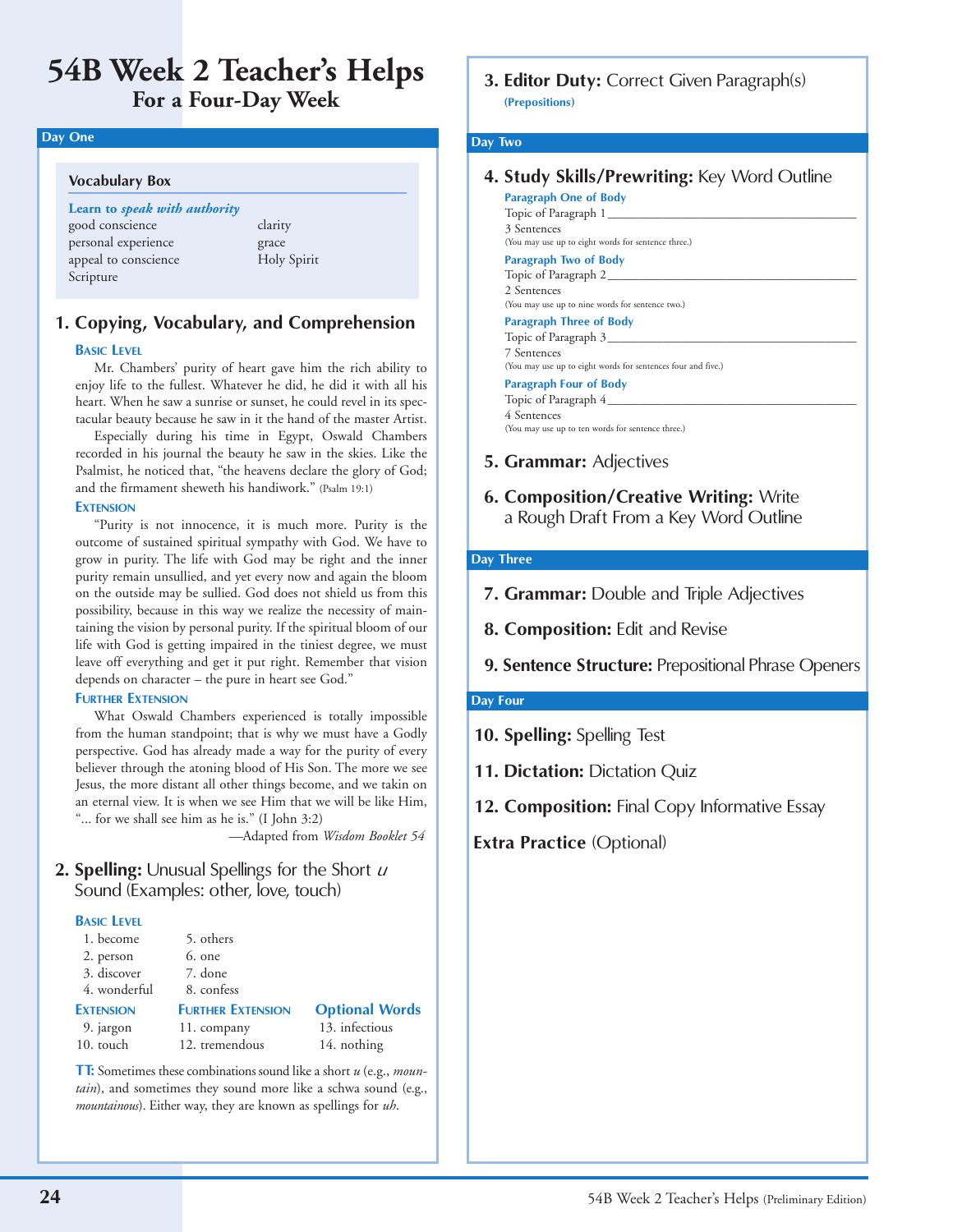# 54B Week 2 Answer Keys

#### ❑ **3. Complete the following steps:**

- **1.** In the paragraphs provided, make corrections at the level directed by your teacher. **BASIC LEVEL:** Correct only the first paragraph. **EXTENSION:** Correct the first and second paragraphs. **FURTHER EXTENSION:** Correct all three paragraphs.
- **2.** In the first paragraph, highlight eight prepositions.

Spectators  $\frac{ \textbf{whisper}\textbf{quer}}{ \textbf{quietly}}$  as they wait  $\textbf{for}\text{ the day}\textbf{'s}$  proceedings to begin.  $\textbf{The}$ y gaze  $\textbf{at}\text{ the white marble}$ walls, the long mahogany bench where the <mark>nine</mark> Justices preside, and the thick burgundy curtains draped **behind** the tall, black <mark>leather</mark> chairs. At precisely 10:00 A.M., the Marshal of the Court rises from his <u>seat</u> and announces: "The Honorable, the Chief Justice, and the Associate Justices of the Supreme Court the **U**nited **S**tates Oyez! Oyez! **of** Oyez!

Simultaneously, the <mark>nine</mark> Justices appear in black-robed trios from behind the chairs, surveying the crowded courtroom as the Marshal continues the refrain repeated every time the Supreme Court is in session: "All persons having business **before** the Honorable, the Supreme Court **of** the United States, are admonished to draw near and give **their** attention, for the Court is now sitting. God save the United States and this Honorable Court!"

With a whack of the Marshal's gaval, everyone is seated. The Chief Justice sits at the center of the bench, directly under one of the two carvings depicting, among other law givers, Moses and the Ten Commandments. The eight Associate Justices *sit* on either side of him, alternating in order of descending seniority.

❑ **5f. Highlight all of the adjectives (including the predicate adjectives) in the sentences provided. Do not highlight the possessive pronouns, such as** *his***,** *their***, etc.**

- 1. As an **added** benefit, the **sequoia's** thick bark contains high concentrations of tannic acid.
- 2. Tannic acid protects sequoias from dreadful attacks by insects and disease, making it *immune* to many of the dangers that threaten other trees.
- 3. The bark is so **impenetrable** that **fallen** trees may lie on the ground for hundreds of years without showing any signs of decay.
- 4. On **one** occasion, lightening struck a tree in July and started a **smoldering** fire without seriously affecting the tree.
- 5. The fire burned for several devastating months until an October snowstorm put it out.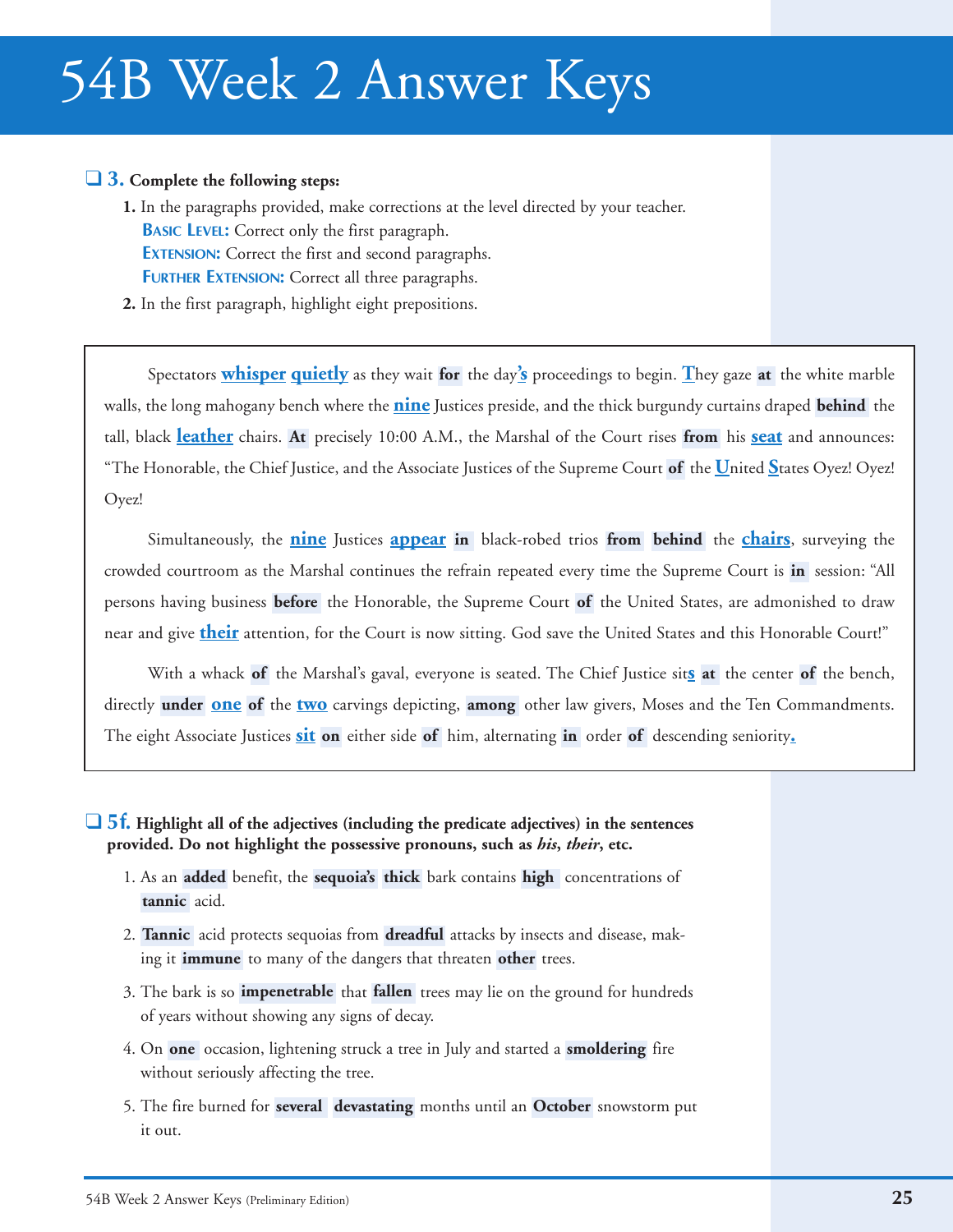- 6. Giant sequoias are limited to the lovely western slopes of the Sierra Nevadas.
- 7. A sequoia's wood is an attractive salmon-pink color that turns a dark maroon as it weathers.
- 8. The wood is quite **brittle** and **apt** to splinter when the tree is **felled**.
- 9. In the case of the **giant** sequoias in California, **some** of the water collected must travel a distance of nearly 450 feet to reach the **highest** leaves of the **tallest** trees.
- 10. Barren mountain summits provide inhospitable living quarters for the small but **amazing mountain** pika.
- 11. The **sparse** vegetation and harsh climate not only appear uninviting, but they also seem to rule out any possibility of survival for such a **small** and **vulnerable** creature.

#### ❑ **9e. In the sentences provided, place commas following the prepositional phrase openers according to the rules learned this week.**

- 1. In the mission last Sunday**,** we had a very touching incident.
- 2. During the service**,** a dirty, drunken Scotsman came in.
- 3. Under deep conviction of sin**,** he staggered to the alter.
- 4. In strong Scotch tones**,** he poured out his woes.
- 5. After beating the alter in an agony of conviction**,** God saved his soul.
- 6. At the end of the parable of the proud Pharisee and the sinful publican**,** Jesus had said that it was the publican who went away justified.
- 7. Throughout their time in Egypt**,** the entire Chambers family participated in the ministry.
- 8. In fact**,** a voice more authoritative than words made a lasting impression on the soldiers—a radiant, joyful family.
- 9. At the Chambers' home**,** men of the Expeditionary Forces were privileged to join the family circle.
- 10. At the table of O.C.**,** there was nothing but warm-hearted fellowship.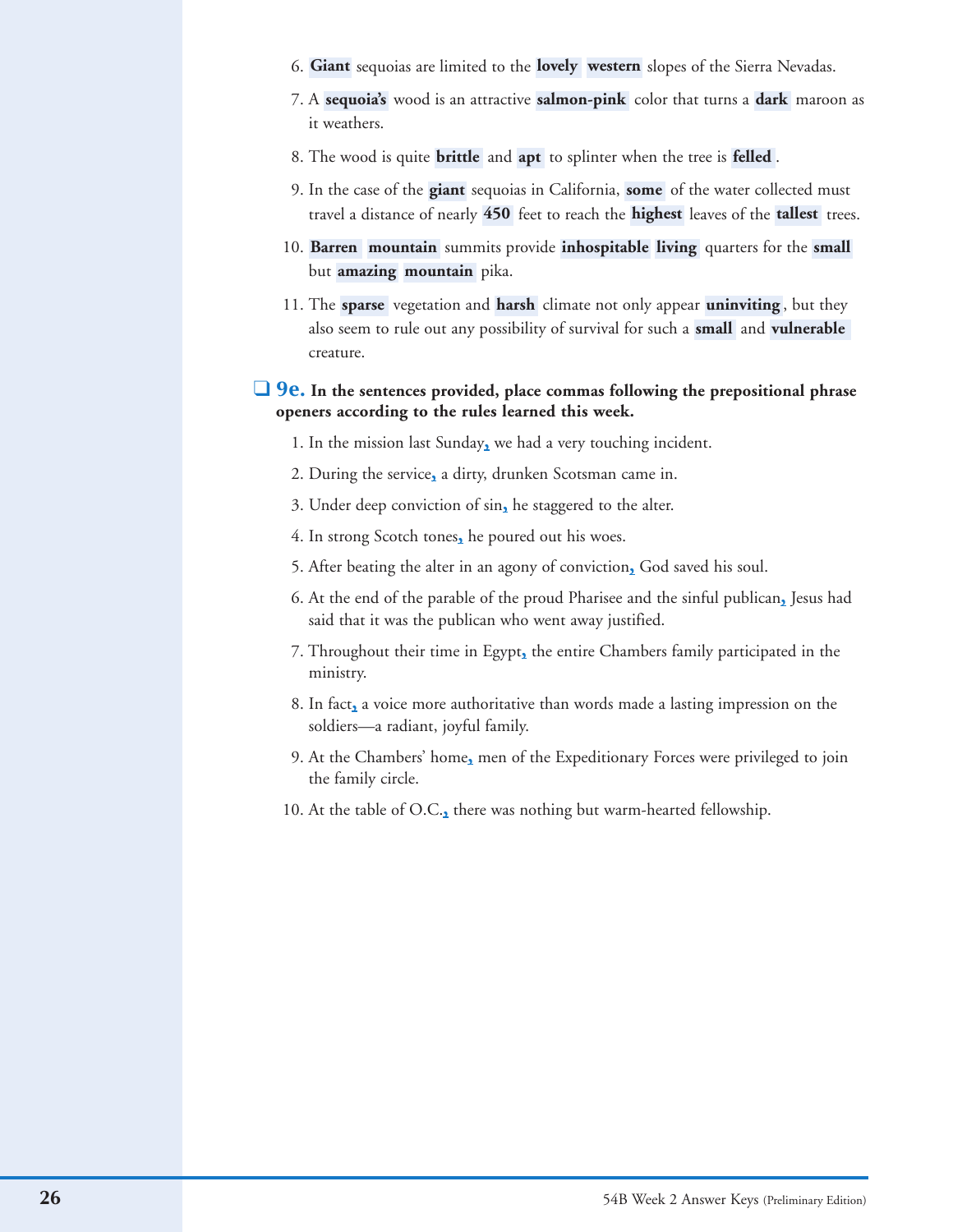### **54B Week 3 Teacher's Helps For a Five-Day Week**

#### **Day One**

#### **Vocabulary Box**

#### **Learn to** *speak with authority*

good conscience clarity personal experience grace appeal to conscience Holy Spirit Scripture

#### **1. Copying, Vocabulary, and Comprehension BASIC LEVEL**

The giant sequoia, *Sequoiadendron giganteum*, is by far the largest living thing on the face of the earth. The largest known tree weighs an estimated 2,000 tons. By comparison, the largest known blue whales weigh less than 175 tons.

#### **EXTENSION**

A sequoia's trunk can be over thirty feet in diameter, even at a height of one hundred feet above the ground. Its base may be more than on hundred feet in circumference. A sequoia's lowest branch may be larger in diameter than the world's largest American elm and is as high off the ground as the elm is tall. The roots of a single tree may cover three to four acres. The General Sherman tree has been estimated to contain 600,000 board feet, which is enough to build a small village of 50 six-room houses.

#### **FURTHER EXTENSION**

No giant sequoia has ever been known to die of old age. Loggers estimate that the ages of the largest sequoias approach four thousand years. Therefore, many of the trees still living today would have been alive at the time of Christ, and some of the larger sequoias cut down in the 1800s may have germinated shortly after the Great Flood of Noah's time.

—Adapted from *Wisdom Booklet 54*

#### **2. Spelling:** Suffixes That Do Not Change the Spellings of Root Words (Examples: government, fulfillment)

#### **BASIC LEVEL**

| 1. generally    | 4. warning   | 7. discarded |
|-----------------|--------------|--------------|
| 2. quicken      | 5. slothful  | 8. careless  |
| 3. developement | 6. soundness |              |

| <b>EXTENSION</b> | <b>FURTHER EXTENSION Optional Words</b> |                  |
|------------------|-----------------------------------------|------------------|
| 9. climber       | 13. careful                             | 17. astonishing  |
| 10. refreshing   | 14. percentage                          | 18. approachable |
| 11. nearly       | 15. correctly                           | 19. seriously    |
| 12. improvement  | 16. threaten                            | 20. effective    |

**TT:** In some cases, suffixes may be easily added to words—just attach the suffix to the end of the word, and make no changes to the root word (e.g., *work—working*; *bar—bars).* 

#### **Day Two**

**3. Editor Duty:** Correct Given Paragraph(s) **(Adjectives; Prepositional Phrase Openers)**

#### **Day Three**

**4. Study Skills/Prewriting:** Outline Four to Six Original Paragraphs for a Personal Letter

**Paragraph One of Body (Opening Paragraph)** Topic of Paragraph 1

4–10 Sentences

**Paragraph Two of Body** Topic of Paragraph 2 4–10 Sentences

**Paragraph Three of Body** Topic of Paragraph 3\_ 4–10 Sentences

**Paragraph Four of Body** Topic of Paragraph  $4$ 5–10 Sentences

**EXTENSION: Paragraph Five of Body** Topic of Paragraph 5\_ 6–10 Sentences

**FURTHER EXTENSIONS: Paragraph Six of Body** Topic of Paragraph 6\_ 6–10 Sentences

**5. Grammar:** Hyphenated Words

#### **Day Four**

- **6. Composition/Creative Writing:** Write an Original Letter (Rough Draft of Body)
- **7. Grammar:** Subordinators

#### **Day Five**

- **8. Spelling:** Spelling Test
- **9. Dictation: Dictation Quiz**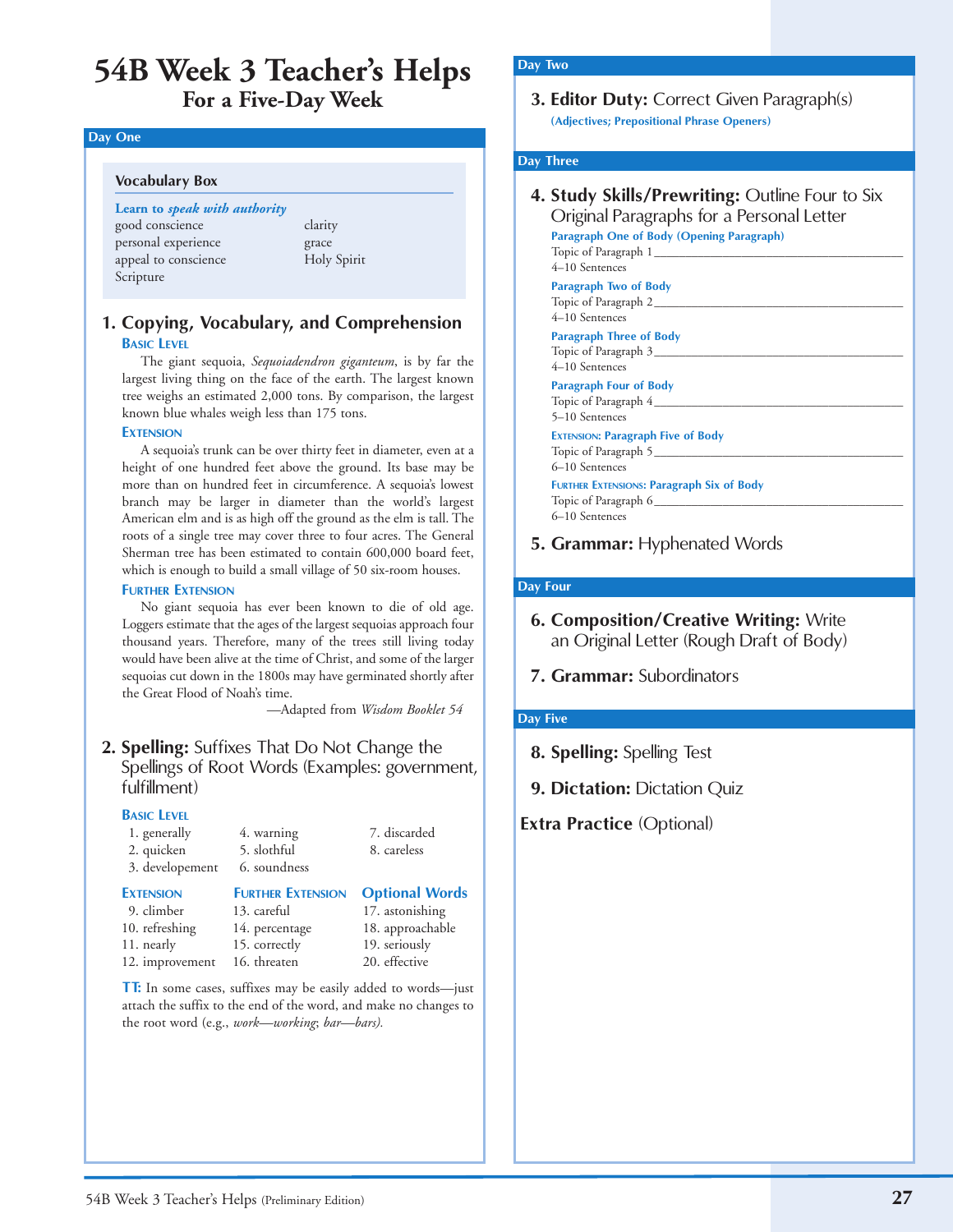## **54B Week 3 Teacher's Helps**

**For a Four-Day Week**

#### **Day One**

#### **Vocabulary Box**

| Learn to speak with authority |             |
|-------------------------------|-------------|
| good conscience               | clarity     |
| personal experience           | grace       |
| appeal to conscience          | Holy Spirit |
| Scripture                     |             |

#### **1. Copying, Vocabulary, and Comprehension BASIC LEVEL**

The giant sequoia, *Sequoiadendron giganteum*, is by far the largest living thing on the face of the earth. The largest known tree weighs an estimated 2,000 tons. By comparison, the largest known blue whales weigh less than 175 tons.

#### **EXTENSION**

A sequoia's trunk can be over thirty feet in diameter, even at a height of one hundred feet above the ground. Its base may be more than on hundred feet in circumference. A sequoia's lowest branch may be larger in diameter than the world's largest American elm and is as high off the ground as the elm is tall. The roots of a single tree may cover three to four acres. The General Sherman tree has been estimated to contain 600,000 board feet, which is enough to build a small village of 50 six-room houses.

#### **FURTHER EXTENSION**

No giant sequoia has ever been known to die of old age. Loggers estimate that the ages of the largest sequoias approach four thousand years. Therefore, many of the trees still living today would have been alive at the time of Christ, and some of the larger sequoias cut down in the 1800s may have germinated shortly after the Great Flood of Noah's time.

—Adapted from *Wisdom Booklet 54*

#### **2. Spelling:** Suffixes That Do Not Change the Spellings of Root Words (Examples: government, fulfillment)

#### **BASIC LEVEL**

| 1. generally<br>2. quicken<br>3. developement | 4. warning<br>5. slothful<br>6. soundness | 7. discarded<br>8. careless |
|-----------------------------------------------|-------------------------------------------|-----------------------------|
| <b>EXTENSION</b>                              | <b>FURTHER EXTENSION</b>                  | <b>Optional Words</b>       |
| 9. climber                                    | 13. careful                               | 17. astonishing             |
| 10. refreshing                                | 14. percentage                            | 18. approachable            |
| 11. nearly                                    | 15. correctly                             | 19. seriously               |
| 12. improvement                               | 16. threaten                              | 20. effective               |

**TT:** In some cases, suffixes may be easily added to words—just attach the suffix to the end of the word, and make no changes to the root word (e.g., *work—working*; *bar—bars).* 

#### **Day Two**

- **3. Editor Duty:** Correct Given Paragraph(s) **(Adjectives; Prepositional Phrase Openers)**
- **4. Study Skills/Prewriting:** Outline Four to Six Original Paragraphs for a Personal Letter **Paragraph One of Body (Opening Paragraph)** Topic of Paragraph  $1$ 4–10 Sentences **Paragraph Two of Body** Topic of Paragraph 2 4–10 Sentences **Paragraph Three of Body**

Topic of Paragraph 3 4–10 Sentences

**Paragraph Four of Body** Topic of Paragraph 4

5–10 Sentences

**EXTENSION: Paragraph Five of Body** Topic of Paragraph 5\_ 6–10 Sentences

**FURTHER EXTENSIONS: Paragraph Six of Body** Topic of Paragraph 6\_ 6–10 Sentences

**5. Grammar:** Hyphenated Words

#### **Day Three**

- **6. Composition/Creative Writing:** Write an Original Letter (Rough Draft of Body)
- **7. Grammar:** Subordinators

#### **Day Four**

- **8. Spelling:** Spelling Test
- **9. Dictation:** Dictation Quiz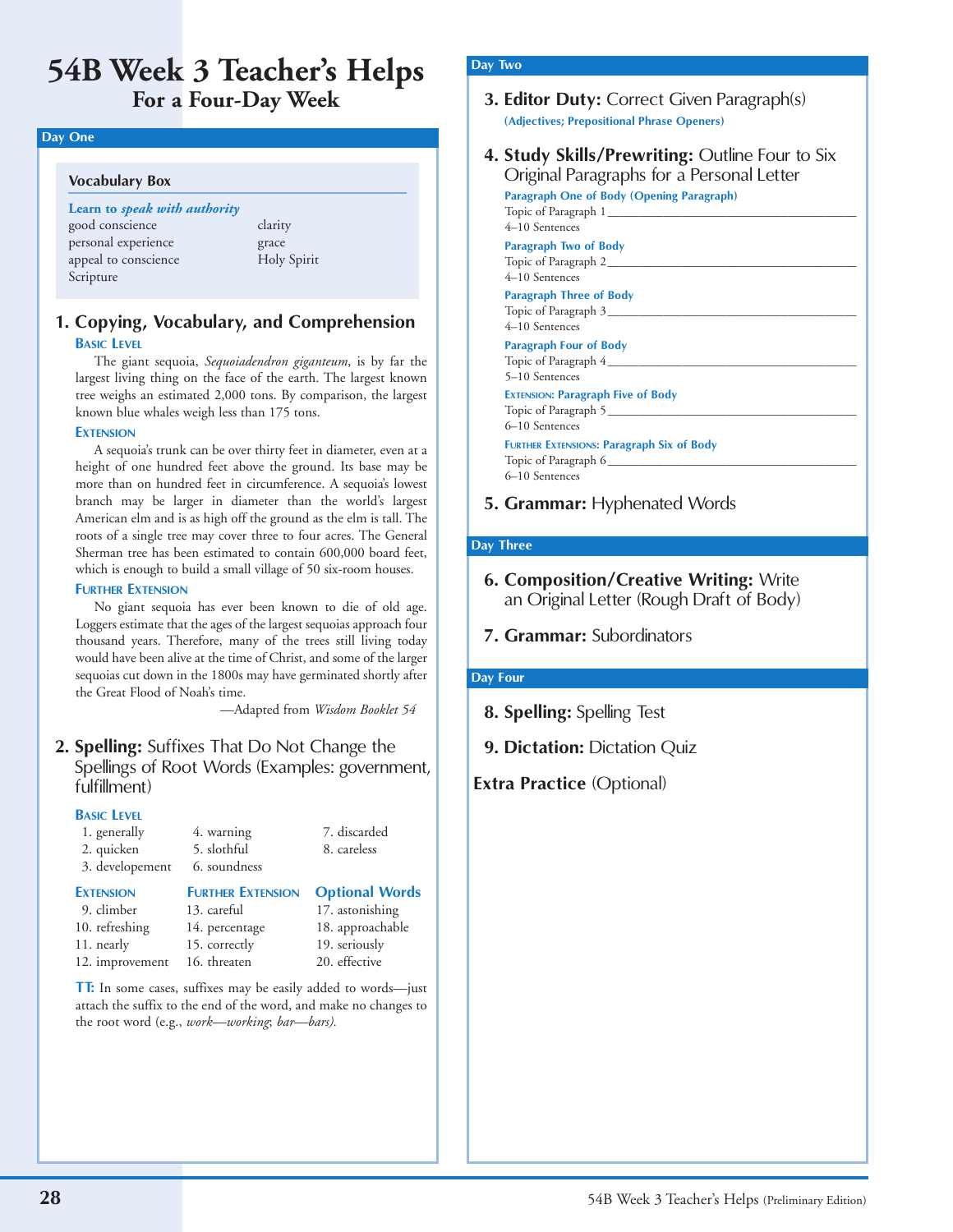# 54B Week 3 Answer Keys

#### ❑ **3. Complete the following steps:**

- **1.** In the paragraphs provided, make corrections at the level directed by your teacher. **BASIC LEVEL:** Correct only the first paragraph. **EXTENSION:** Correct the first and second paragraphs. **FURTHER EXTENSION:** Correct all three paragraphs.
- **2.** In all of the paragraphs, highlight the descriptive adjectives—not the possessive pronouns and articles.
- **3.** In the third paragraph, highlight with another color the preposition at the beginning of the prepositional phrase opener.
- **4. FURTHER EXTENSION:** In the second paragraph, highlight the predicate adjective, and write **PA** above it.

Fire is generally viewed as **an** enemy of **living** things, but this is not the **case** with sequoias. Fire is actually a  $n$ ecessary part of their lives. The sequoia's soft , spongy , two-foot-thick bark provides a covering that protects the tree against even the most intense forest fires. In fact, sequoia bark is as effective as asbestos in resisting heat. Fires actually prepare the way for future <mark>seeds</mark> to sprout by clearing out <mark>dense kunderbrush</mark> and opening up paths for **sunlight** for the young trees.

As an added <mark>benefit</mark>, the sequoia's <mark>thick</mark> bark contain **high** concentrations of tannic acid, which protects sequoias from attack by insects and disease, making it *immune* to many of the dangers that threaten other trees.

**PA** The bark <mark>is</mark> so **impenetrable** that fallen trees may <mark>lie</mark> on the ground for <mark>hundreds</mark> of years without showing any **signs** of decay.

 $\bf{On}$  **one** occasion, lightning  $\bf{struck}$  a tree in July and started a  $\bf{smoldering}$  fire without seriously  $\bf{affecting}$ the tree. The fire burned for **several** months until an **October** snowstorm put it out.

❑ **7b. On the lines provided, write as many subordinators as you can remember. (Check your answers with this lesson's Grammar Card.)**

**Answers will vary.**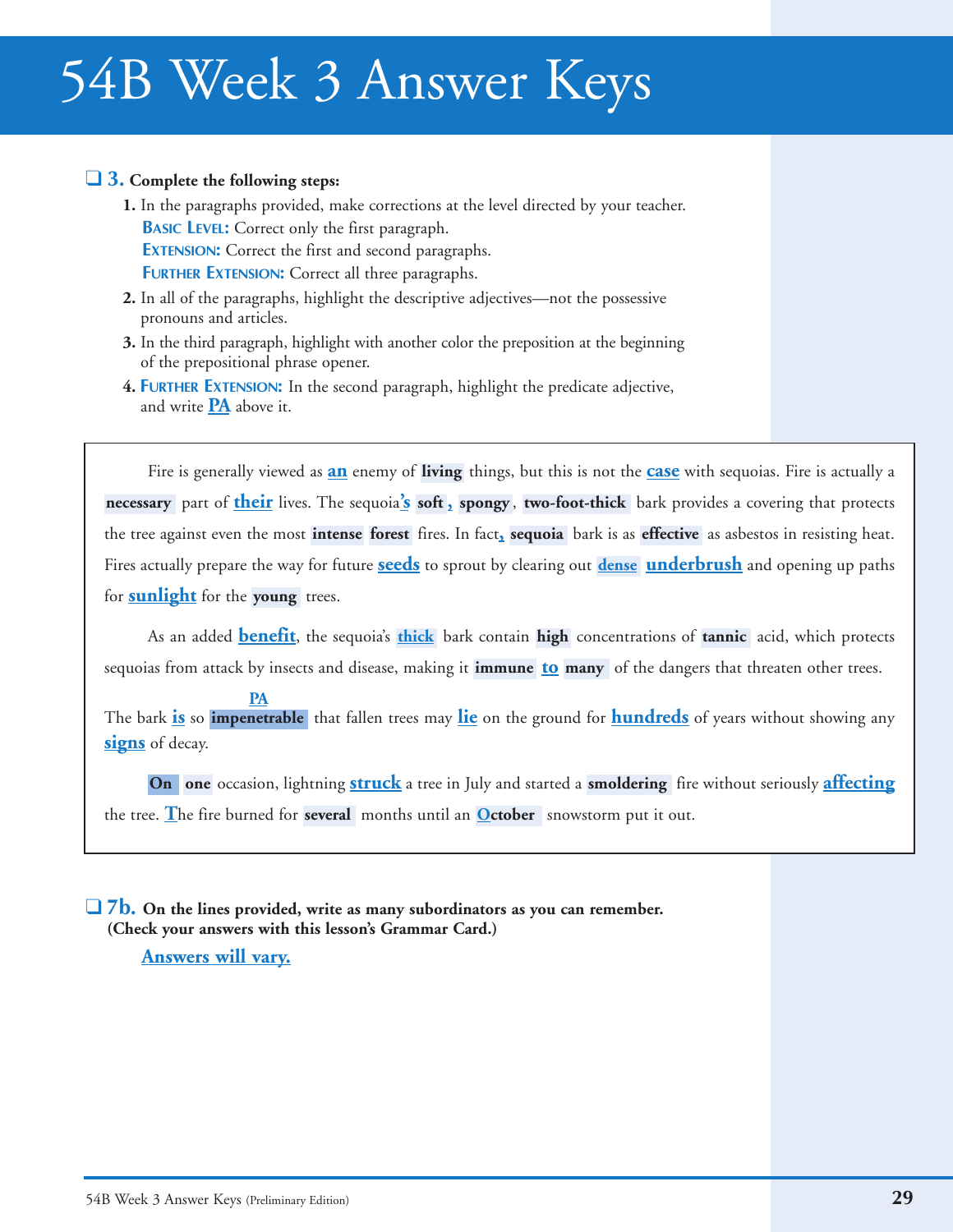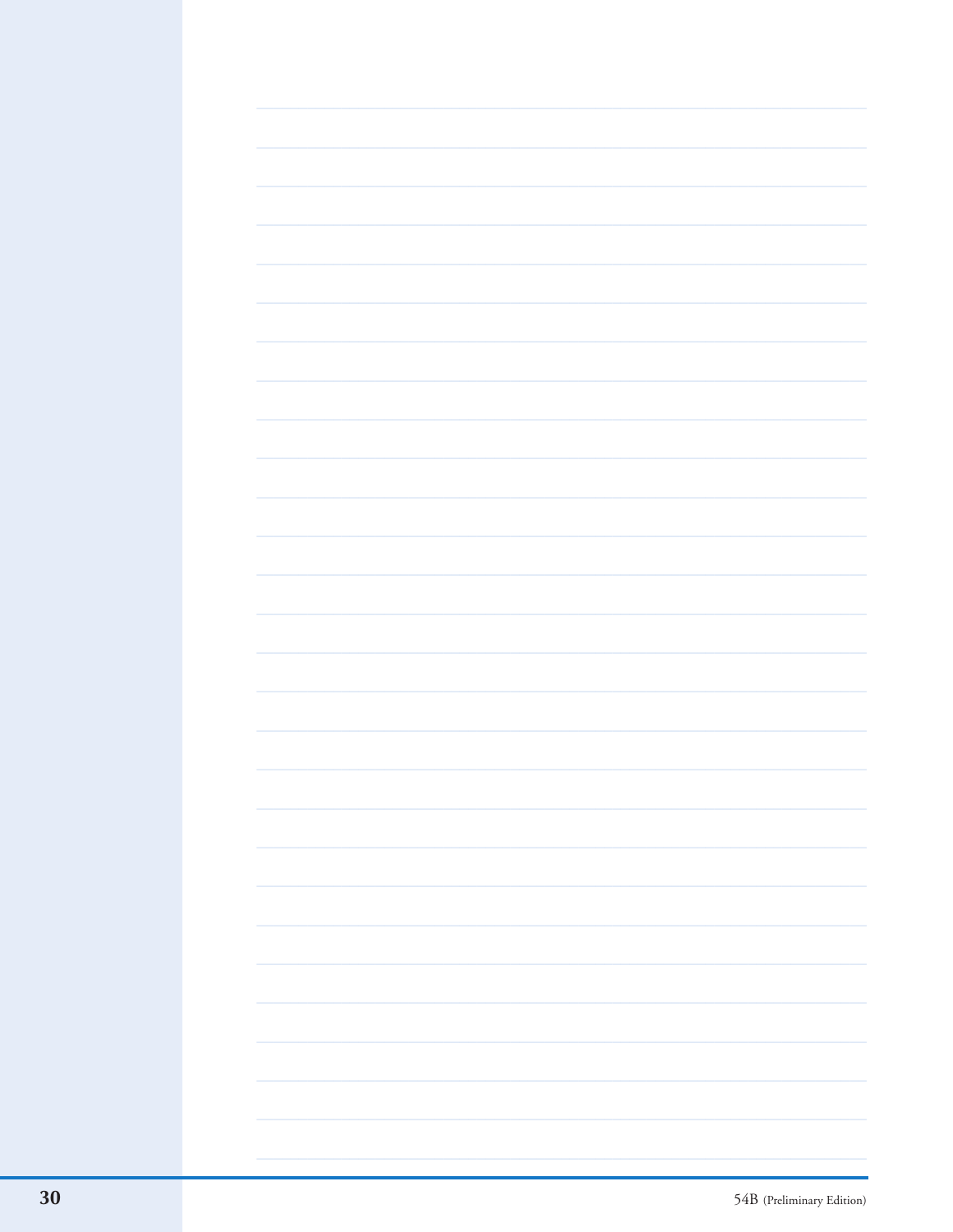### **54B Week 4 Teacher's Helps For a Five-Day Week**

#### **Day One**

#### **Vocabulary Box**

#### **Learn to** *speak with authority*

good conscience clarity personal experience grace appeal to conscience Holy Spirit Scripture

#### **1. Copying, Vocabulary, and Comprehension BASIC LEVEL**

"I have heard a ray of sun laugh and sing!" With these words, Alexander Graham Bell wrote to his father in 1889, enthusiastically describing his latest invention, the photophone.

Four years earlier, Mr. Bell had invented a system to carry sound over copper wires using electricity. This invention revolutionized communication between individuals and even nations. **EXTENSION** 

Now, over one hundred years later, it's hard to imagine life without the telephone. Mr. Bell's discovery of using light to transmit information had caused a communication revolution of an even greater magnitude.

#### **FURTHER EXTENSION**

Mr. Bell considered the photophone (from Greek: *photo* meaning "light," and *phone*, meaning "voice") the most significant of all his inventions. Although the photophone was impractical in its day, its potential was well known. Scientists like Mr. Bell knew that far more information could be transmitted with light rather than electricity. This is possible because of two key inventions: lasers and optical fibers. Optical fibers are thin, optically transparent fibers through which light can be transmitted. They are usually made of glass, and are typically flexible enough to be wrapped loosely around a finger.

*—*Adapted from *Wisdom Booklet 54*

#### **2. Spelling:** Soft and Hard *<sup>c</sup>* Sounds (Examples: cat, cent)

#### **BASIC LEVEL**

| 1. optical   | 4. cause   | 7. cycle    |
|--------------|------------|-------------|
| 2. necessary | 5. concept | 8. specific |
| 3. substance | 6. back    |             |

#### **EXTENSION FURTHER EXTENSION Optional Words**

#### 9. accessible 13. scientific 17. receiver 10. certain 14. capacity 18. confirm 11. cylinder 15. carry 19. cymbals

12. vertical 16. control 20. refractive

**TT:** The letter *c* often makes two sounds:

- (1) Soft *c* as in *cent*
- (2) Hard *c* as in *candy*

The sound that *c* makes in individual words is usually determined by the letter directly following the *c*. When the letter *c* is followed by an  $e$ ,  $i$ , or  $\gamma$ , it makes its soft sound ( $s$ ). When the letter  $c$  is followed by any consonant (other than *h* as in *ch*), *a, o,* or *u*, it makes its hard sound (*k)*.

#### **Day Two**

- **3. Editor Duty:** Correct Given Paragraph(s) **(Subordinators)**
- **4. Grammar:** Adverbs (-*Ly* Words and Others)

#### **Day Three**

**5. Grammar/Sentence Structure:**  Subordinate Clause Openers

#### **Day Four**

**6. Composition:** Edit and Revise

#### **Day Five**

- **7. Spelling:** Spelling Test
- **8. Dictation:** Dictation Quiz
- **9. Composition:** Final Copy Original Letter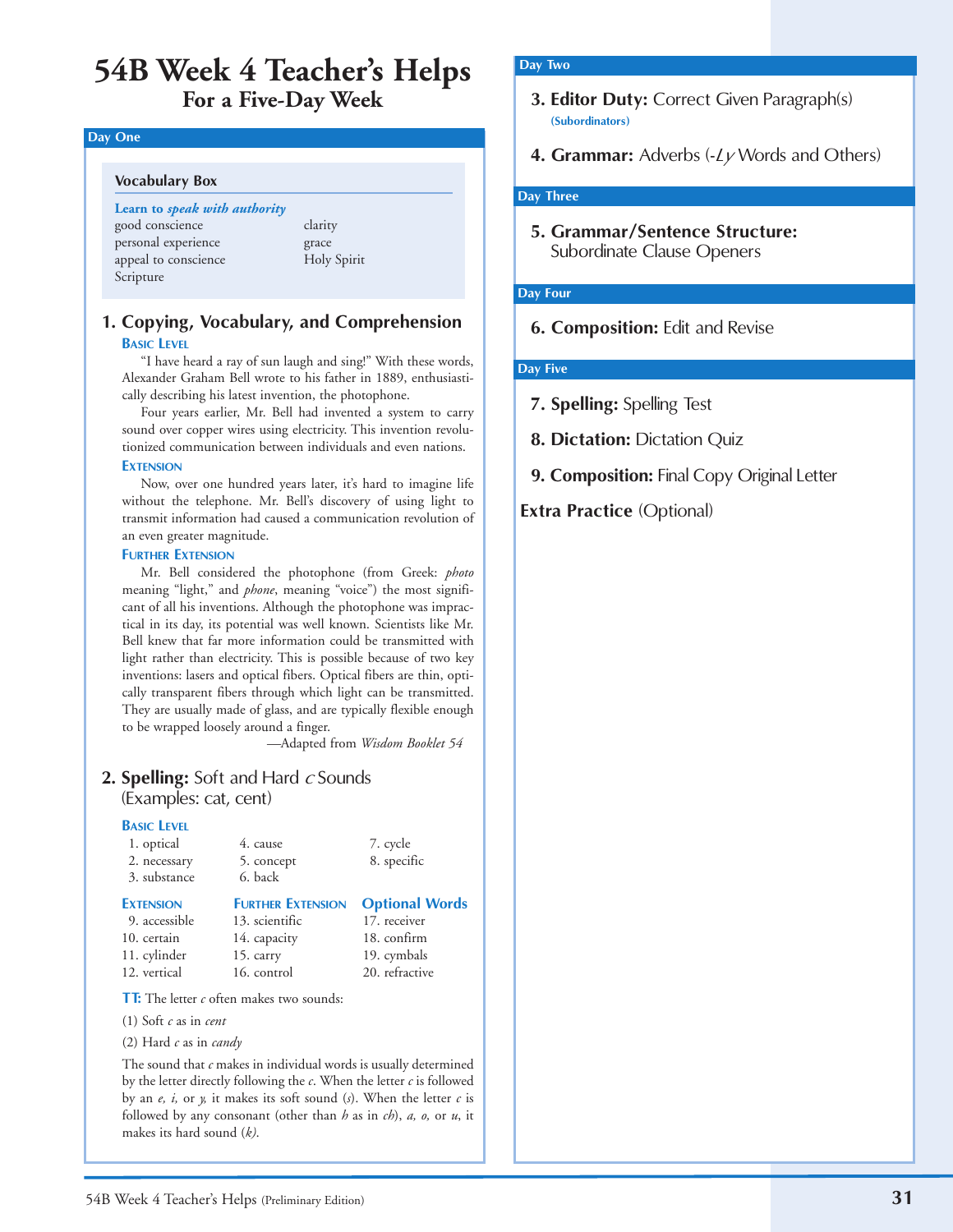### **54B Week 4 Teacher's Helps**

**For a Four-Day Week**

#### **Day One**

#### **Vocabulary Box**

| Learn to speak with authority |             |
|-------------------------------|-------------|
| good conscience               | clarity     |
| personal experience           | grace       |
| appeal to conscience          | Holy Spirit |
| Scripture                     |             |

#### **1. Copying, Vocabulary, and Comprehension BASIC LEVEL**

"I have heard a ray of sun laugh and sing!" With these words, Alexander Graham Bell wrote to his father in 1889, enthusiastically describing his latest invention, the photophone.

Four years earlier, Mr. Bell had invented a system to carry sound over copper wires using electricity. This invention revolutionized communication between individuals and even nations. **EXTENSION** 

### Now, over one hundred years later, it's hard to imagine life

without the telephone. Mr. Bell's discovery of using light to transmit information had caused a communication revolution of an even greater magnitude.

#### **FURTHER EXTENSION**

Mr. Bell considered the photophone (from Greek: *photo* meaning "light," and *phone*, meaning "voice") the most significant of all his inventions. Although the photophone was impractical in its day, its potential was well known. Scientists like Mr. Bell knew that far more information could be transmitted with light rather than electricity. This is possible because of two key inventions: lasers and optical fibers. Optical fibers are thin, optically transparent fibers through which light can be transmitted. They are usually made of glass, and are typically flexible enough to be wrapped loosely around a finger.

*—*Adapted from *Wisdom Booklet 54*

#### **2. Spelling:** Soft and Hard *<sup>c</sup>* Sounds (Examples: cat, cent)

#### **BASIC LEVEL**

| 1. optical   | 4. cause |
|--------------|----------|
| 2. necessary | 5. conce |
| 3. substance | 6. back  |

4. cause 7. cycle 5. concept 8. specific

**EXTENSION FURTHER EXTENSION Optional Words**

| 9. accessible | 1  |
|---------------|----|
| 10. certain   | 1. |
| 11. cylinder  | 1  |
| $12$ $$       |    |

#### 3. scientific 17. receiver 4. capacity 18. confirm 5. carry 19. cymbals 12. vertical 16. control 20. refractive

**TT:** The letter *c* often makes two sounds:

- (1) Soft *c* as in *cent*
- (2) Hard *c* as in *candy*

The sound that *c* makes in individual words is usually determined by the letter directly following the *c*. When the letter *c* is followed by an  $e$ ,  $i$ , or  $\gamma$ , it makes its soft sound ( $s$ ). When the letter  $c$  is followed by any consonant (other than *h* as in *ch*), *a, o,* or *u*, it makes its hard sound (*k)*.

#### **Day Two**

- **3. Editor Duty:** Correct Given Paragraph(s) **(Subordinators)**
- **4. Grammar:** Adverbs (-*Ly* Words and Others)

#### **Day Three**

- **5. Grammar/Sentence Structure:**  Subordinate Clause Openers
- **6. Composition:** Edit and Revise

#### **Day Four**

- **7. Spelling:** Spelling Test
- **8. Dictation:** Dictation Quiz
- **9. Composition:** Final Copy Original Letter
- **Extra Practice** (Optional)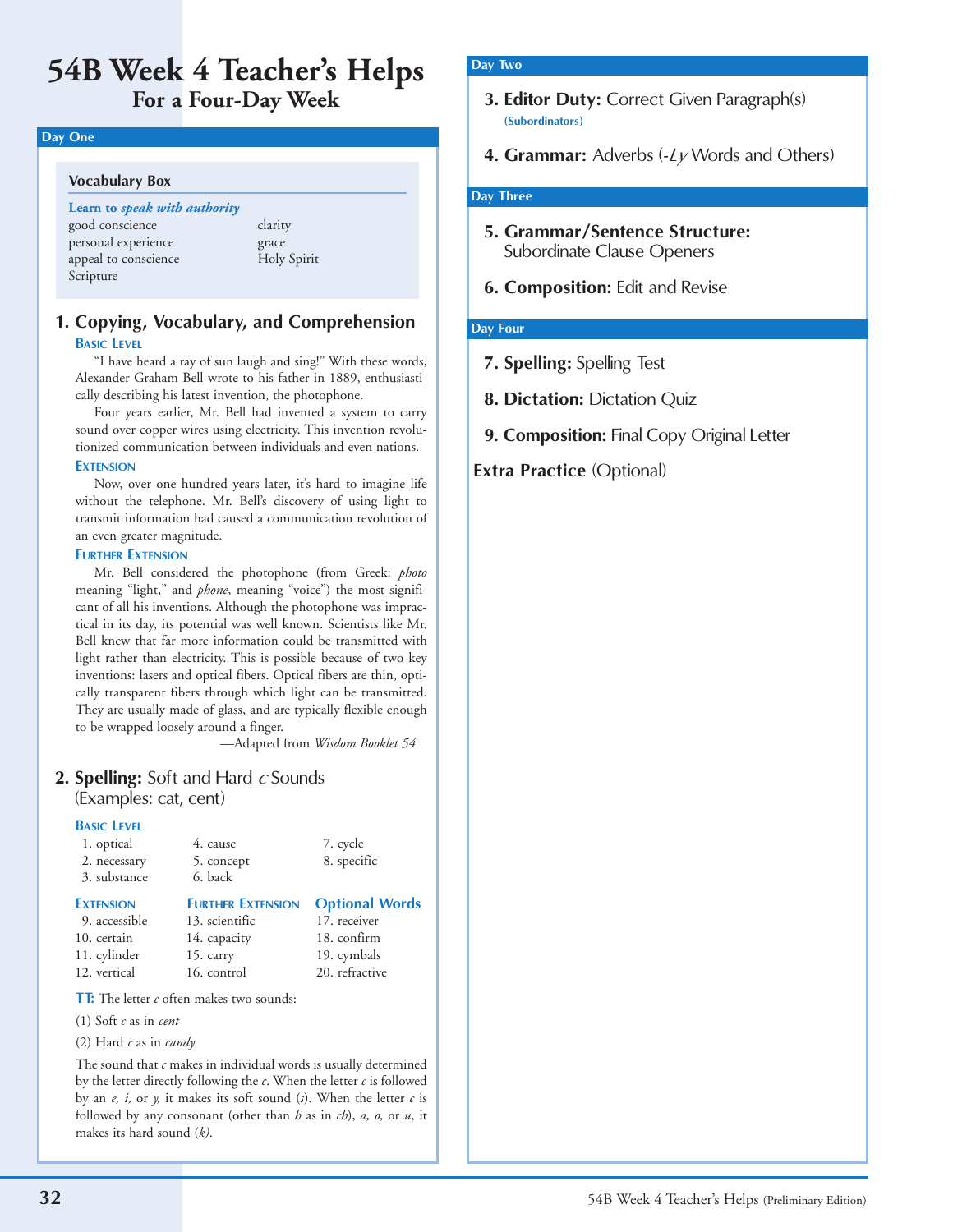# 54B Week 4 Answer Keys

#### ❑ **3. Complete the following steps:**

- **1.** In the paragraphs provided, make corrections at the level directed by your teacher. **BASIC LEVEL:** Correct only the first paragraph. **EXTENSION:** Correct the first and second paragraphs. **FURTHER EXTENSION:** Correct all three paragraphs.
- **2.** In the second paragraph, highlight the subordinator.

The human **ear** has **no** bone. It consist**s** mostly of cartilage**,** padded in spots with fat**,** and covered with a thin layer of skin. This structural design enables it to collect sound waves and direct them toward the auditory canal and ear drum.

Only **three** small muscles hold the ear in place. However**,** these muscles contain blood **vessels** that nourish the ear, keeping it warm in cold weather and cooling it in hot weather. **When** cut, these blood vessels bleed profusely.

Restoring a severed ear is **no** small task. Today it would require **a** plastic surgeon**'s** making hundreds of tiny stitches to sew the ear back in place. The most difficult task is restoring proper blood circulation. Without **an** adequate blood supply**,** parts of the ear may die, allowing gangrene to set in and destroy the adjacent healthy parts.

### ❑ **4d. In the sentences provided, insert descriptive adverbs in the blanks.**

### **Answers will vary.**

#### ❑ **5f. In the sentences provided, complete the following steps:**

- **1.** Underline the subordinate clause openers.
- **2.** Highlight the subordinator at the beginning of each sentence.
- **3.** With another color, highlight the comma following each clause.
- 1. Although Jesus experienced extreme testing throughout the events leading to His death, He did not fail to demonstrate His authority.
- 2. <mark>While</mark> the disciples slept, Jesus realized that His time had come, and that the full weight of man's sin was to be placed on His shoulders.
- 3. When Jesus and His disciples knelt to pray in the Garden, it may have been after midnight.
- 4. **the Temple guard had no authority to bind and detain a citizen Because** between sunset and sunrise, it is likely that a detachment of Roman soldiers accompanied Judas and the band of Temple guards to the Garden that night.
- 5. **Before they took Him away,** Jesus restored the ear that Peter had cut off.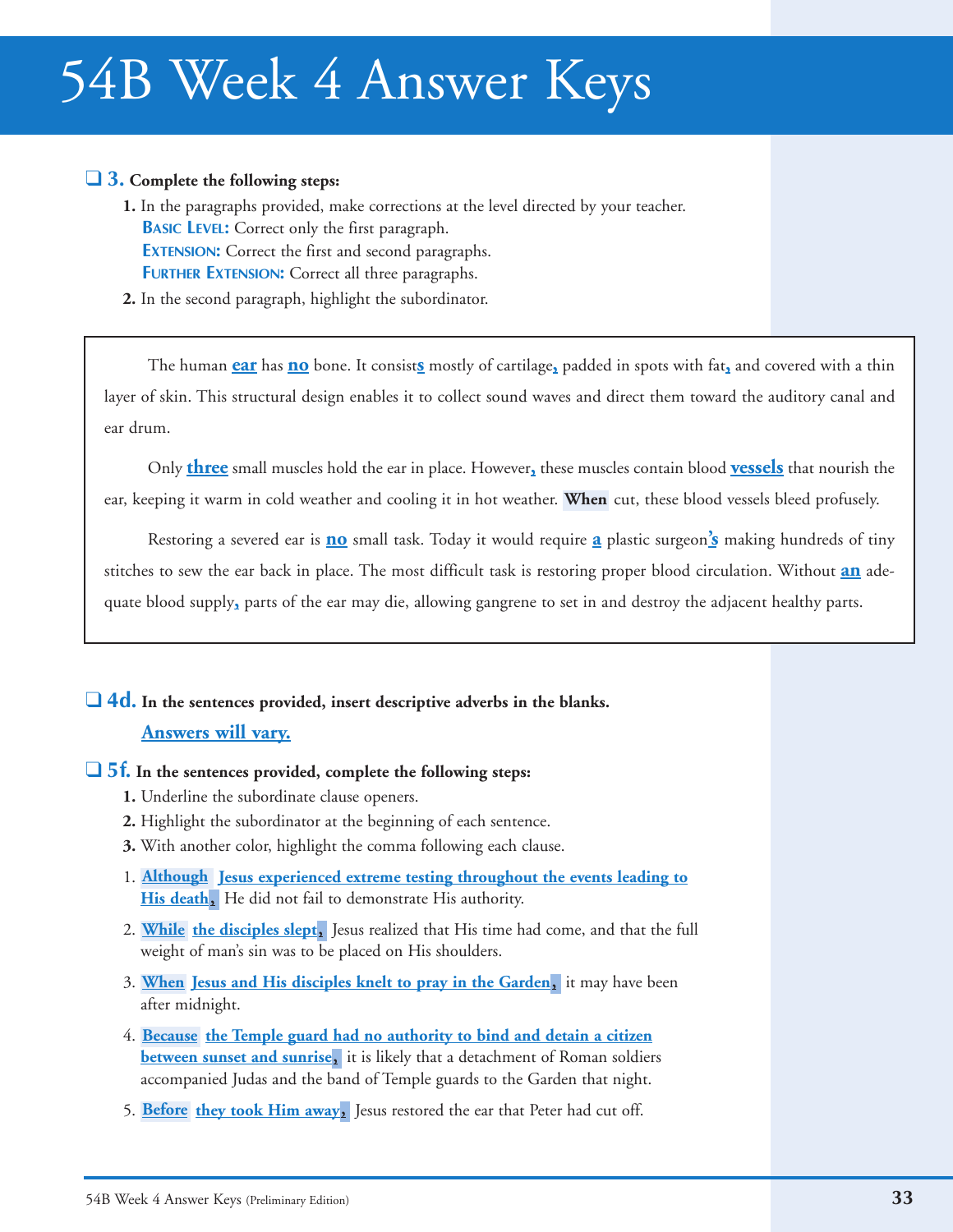- 6. As the Lord Jesus demonstrated His authority over death, an unnamed Roman centurion stood in fearful awe.
- 7. <mark>When Jesus voluntarily yielded up His spirit and died,</mark> the centurion, humbled by God, announced publicly for all to hear, "Truly, this was the Son of God."
- 8. **the centurion was so moved by the authority of the Lord Jesus Because Christ,** he risked his military career to acknowledge Jesus as the Messiah.